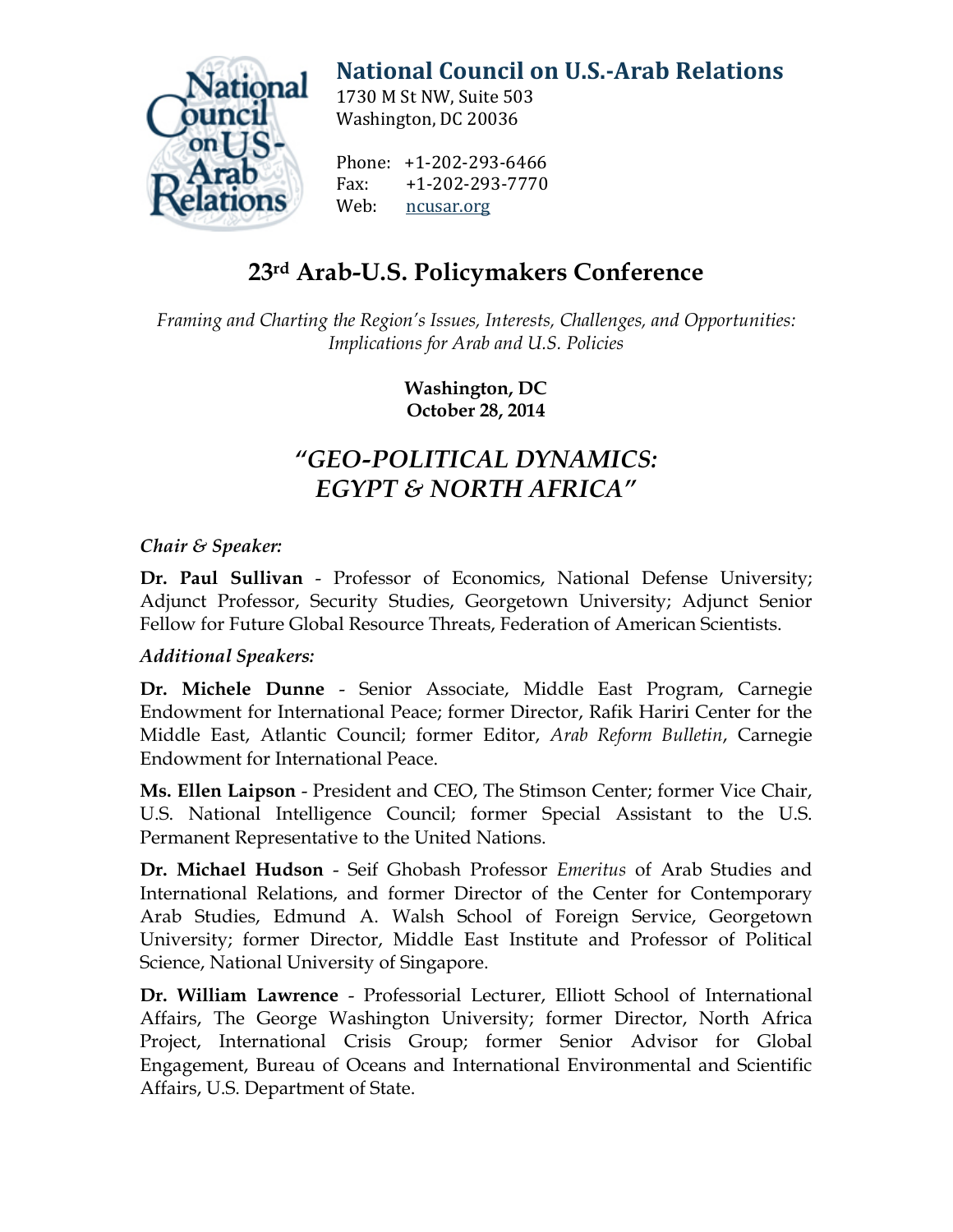#### *Remarks as delivered.*

**[Dr. Paul Sullivan]** Well thank you, Pat. I have to repeat the caveat – all opinions are mine alone – from my speech anyways – do not represent those of the National Defense University, Georgetown, or any other institution I might be associated with.

We have a really interesting panel here, a rather good variety of people talking about the geopolitical dynamics of Egypt and Arab North Africa.

I think you all pretty much know who I am from my introduction earlier this morning. I'll be taking chair's privilege in going first. Michele Dunne – senior associate, Middle East Program, Carnegie Endowment – will be number two. Ms. Ellen Laipson, President and CEO of the Stimson Center, will be number three. And then Dr. Bill Lawrence, professorial lecturer at Elliot School of International Affairs at George Washington, will be number four. And then one of the eminence grise of Arab studies, Michael Hudson, will do the last talk.

Now, obviously this part of the world is simple, peaceful, rather easy to understand. Wrong. I'm going to focus on resources because that's a lot of what I work on.

This morning I spoke about energy. Right now I'll talk about the energy-waterfood nexus. Most people when they think of energy policy they think of energy alone. Water policy – they think of water alone. Food policy – they think of food alone. What needs to be done – and if the folks back there could be a little bit quiet that might be helpful – is that we think of energy, water, and food as a system within systems nested in other systems.

Energy and water are definitely connected with communications, transportation, finance, cyber issues. Pipelines need electricity, which means there's other linkages across energy systems. Refineries need water and electricity and certainly the fuel to go into them. And how many of you can think about how water is attached to ATMs in the financial network? You cannot use ATMs without electricity, and in this part of the world you cannot produce electricity generally without water, and one of the largest uses of water in the world is to produce electricity through the cooling towers in thermoelectric plants. So your ATM will not work without water, and this is a part of the world that is getting more and more stressed with water. The policies have to have a nexus. They have to have a network.

I'm going to get to the point here about North Africa and Egypt and all of that. Population is increasing. Industry will likely increase once things slow down.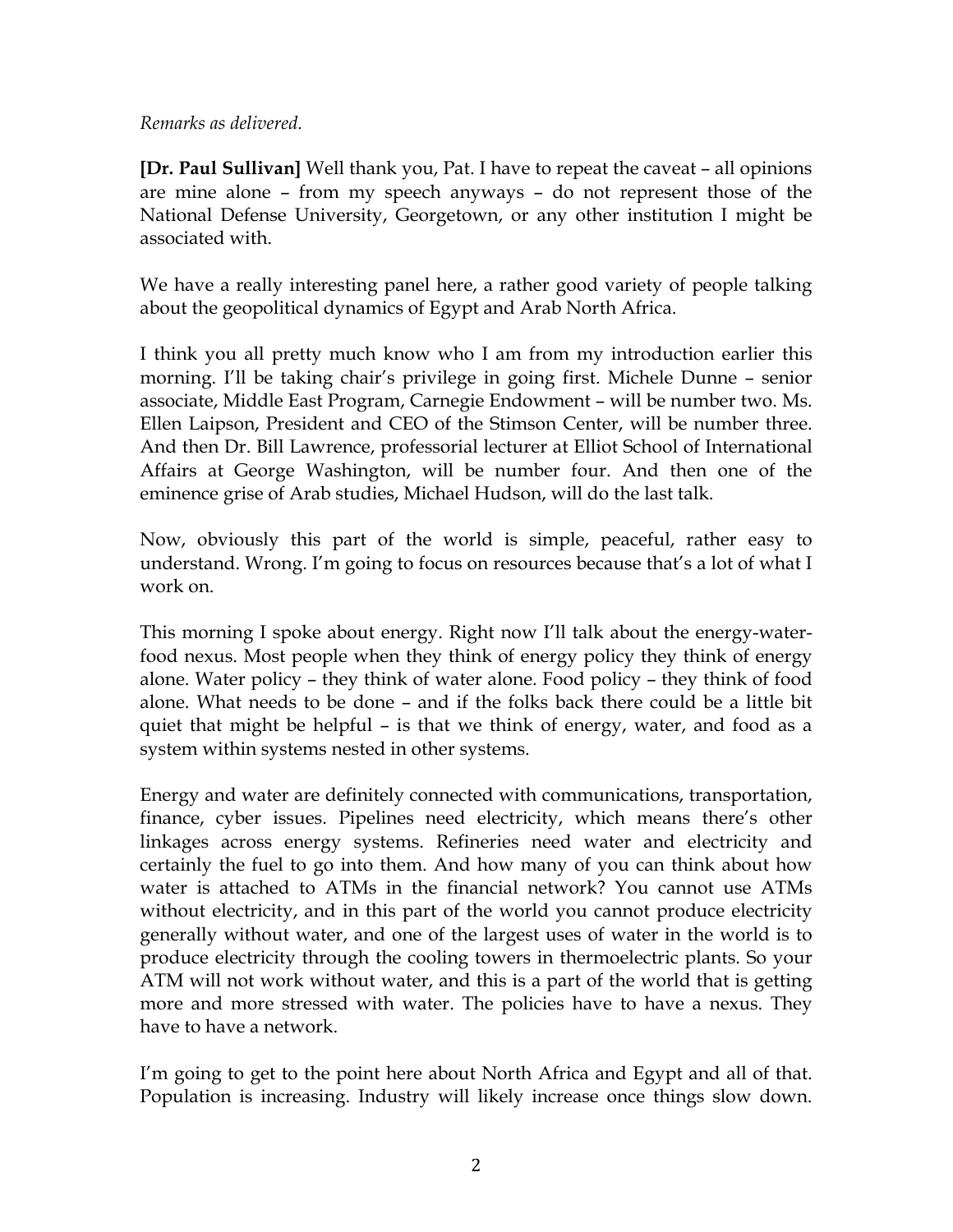Agriculture will be needed for those greater populations, and there will be increasing water use throughout the region. The real stress point, the real constraint will likely be water for both the other two: food and energy. And also we have desalination, not just in the Gulf, but in North Africa. You have to use energy to desalinate. This could be done with solar, wind, or whatever, but mostly it's going to be done with thermoelectric or nuclear. So there will be increasing water stress, and water is the main underlying constraint to much of what would be happening.

Energy uses water in refining, extraction, bio-fuels, thermoelectric plants, even some renewables – concentrated solar power uses water. Solar really doesn't, nor does wind. Agriculture, irrigation, processing. One thing we need to look at to help resolve the issue I will finally get around to is a water footprint. If you're not aware of a water footprint I'll give you an example. The water footprint of one kilogram of beef is fifteen thousand liters of water. Of a similar amount of protein in rice it's about fifteen hundred liters of water. The choice of your crops, the choice of your diet can define how your water is used. Hybrid varieties use even less water.

Now, let's talk about the Nile – finally getting around to it. Egypt needs water, desperately. If you walk to the end of the Nile in Alexandria you will see a trickle coming out into the Mediterranean Sea. It needs water for its further development, it needs water for its electricity, it certainly needs water for its agriculture, which could be greatly improved in what is called water efficiency. I can't tell you how many times I've walked across farms and fields in Egypt to see flood irrigation of rice as I was watching the desert just a few hundred meters away. If you were in a country with extreme water stress it may make sense to change your cropping patterns.

Egypt needs water for its growing population, close to 90 million people, and every time I think about the estimates for the next thirty years it's not exactly a calming moment. When I first landed in Egypt for the first time many, many years ago there were sixty million people. There are now close to 90 million people. Back then I wondered how Cairo could survive. Now I'm still wondering how Cairo could survive. Talk about organized chaos. But the water is a big issue. USAID actually helped out with that. One of the "how" questions that John Duke asked is how could the United States help resolve some of these problems? We've tried in the past, and if USAID got beyond focusing on governance – which of course has not worked out particularly well now, has it? – and started to focus on digging wells and putting down electricity systems and building clinics and all of that, we might get back onto the right pathway. We've kind of gotten off that pathway.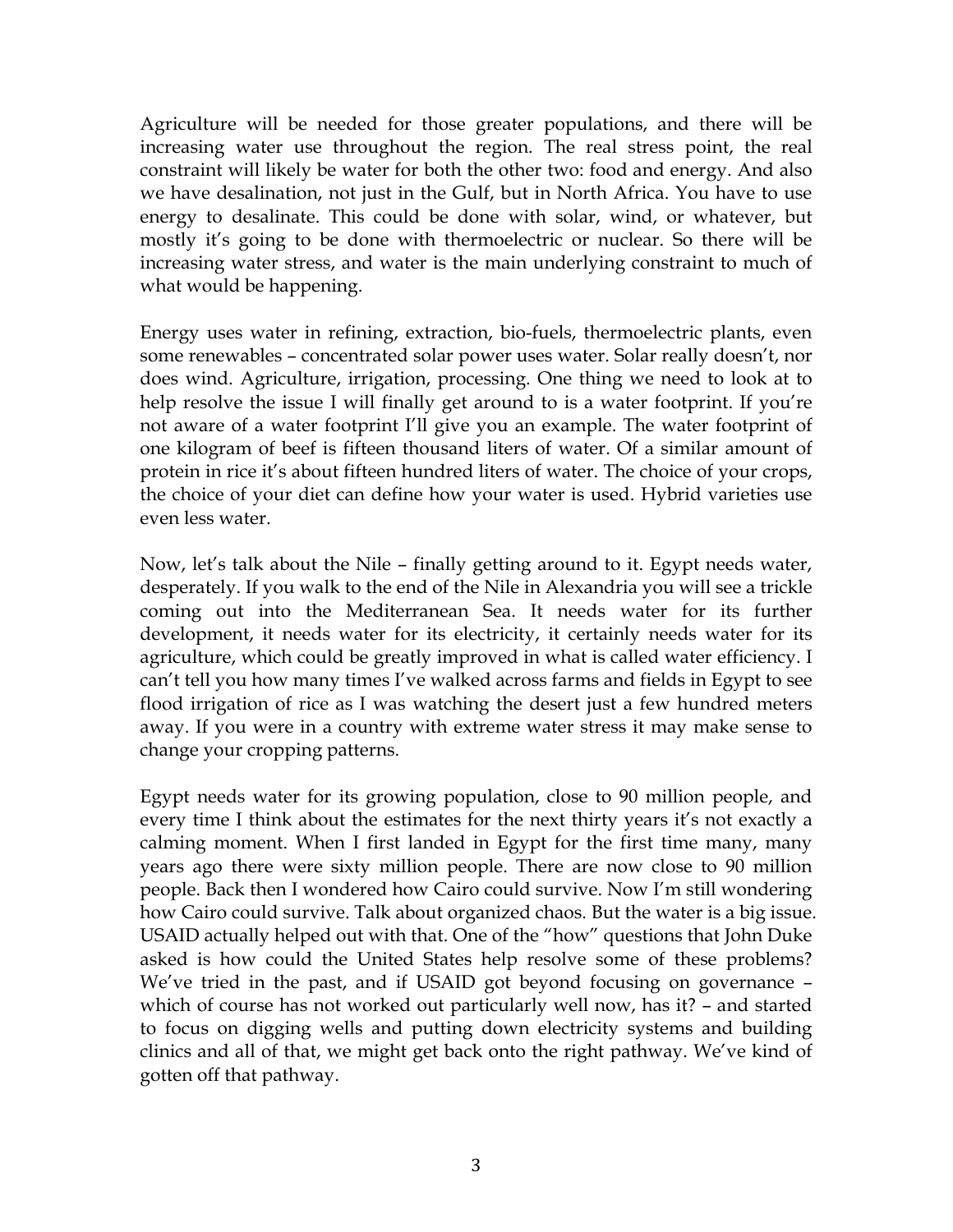The Peace Corps and all of that – how do you build respect, how do you build friendship? The Nile River has been in decline in outflow for the last century, yet the populations of the countries along the Nile have been on an increase, and the demand for water has been increasing concomitantly, actually faster than the population growth rate.

Sudan needs this, meaning North Sudan. South Sudan isn't really connected with the Great Ethiopian Renaissance Dam, which is an issue of continuous tension between Egypt and Ethiopia. Sudan doesn't seem to be as wound up as much as Egypt is right now, but could this get to a conflict? Indeed it could.

Think of that trickling of water coming out into the Mediterranean. Now think of the decline in the Nile output historically, and the population growth in all of this, and if an improper treaty is signed – the 1959 treaty with regard to the Nile, the 1927 treaty with regard to the Nile. All these treaties are not long-term treaties. They are short-term treaties. You have to consider what things might be in ten, 20, 30, 50 years, and I'm afraid when these negotiations start it will be more screaming and yelling and tension than thinking about 50 years hence.

Ethiopia is an extraordinarily poor country. It's also a country of close to 94,000,000 people, second largest population in Africa. Famines have happened many times in the past. It needs electric power. The power output and brass plate of the GERD Dam is 6,000 megawatts – that's a lot. That's an awful lot. But part of the problem with this is they're building the dam without really discussing it much with others. It's about 40% finished. And they're funding it much like Egypt is going to fund or has been funding the Suez Canal expansion. There are no proper financial studies. There are no proper technical studies. There are no long-term studies of the feasibility of this dam, and they're essentially funding it through the population with local bonds. And the Egyptians in the room or people who watch Egypt know that's quite familiar. Egypt collected close to 66 billion Egyptian Pounds with no technical studies. That's an awesome result of PR and selling, and it may actually work, but Ethiopia and Egypt are also in an interesting battle for control of the Nile, and that is going to be something that we have to take a look at very deeply as the United States. I've been asked to advice certain senior leaders on this in the next three weeks or so. It's something that we would likely want to be involved with in a cautious manner.

I have a lot more to say, but I have a feeling my colleagues have some other very interesting things to say to you as well. But don't forget the energy-water-food connection. All kinds of things about bombs and energy, and all this really fascinating political science and all this stuff, but let's move on to Michele Dunne. I have a feeling she's going to be talking about Egypt.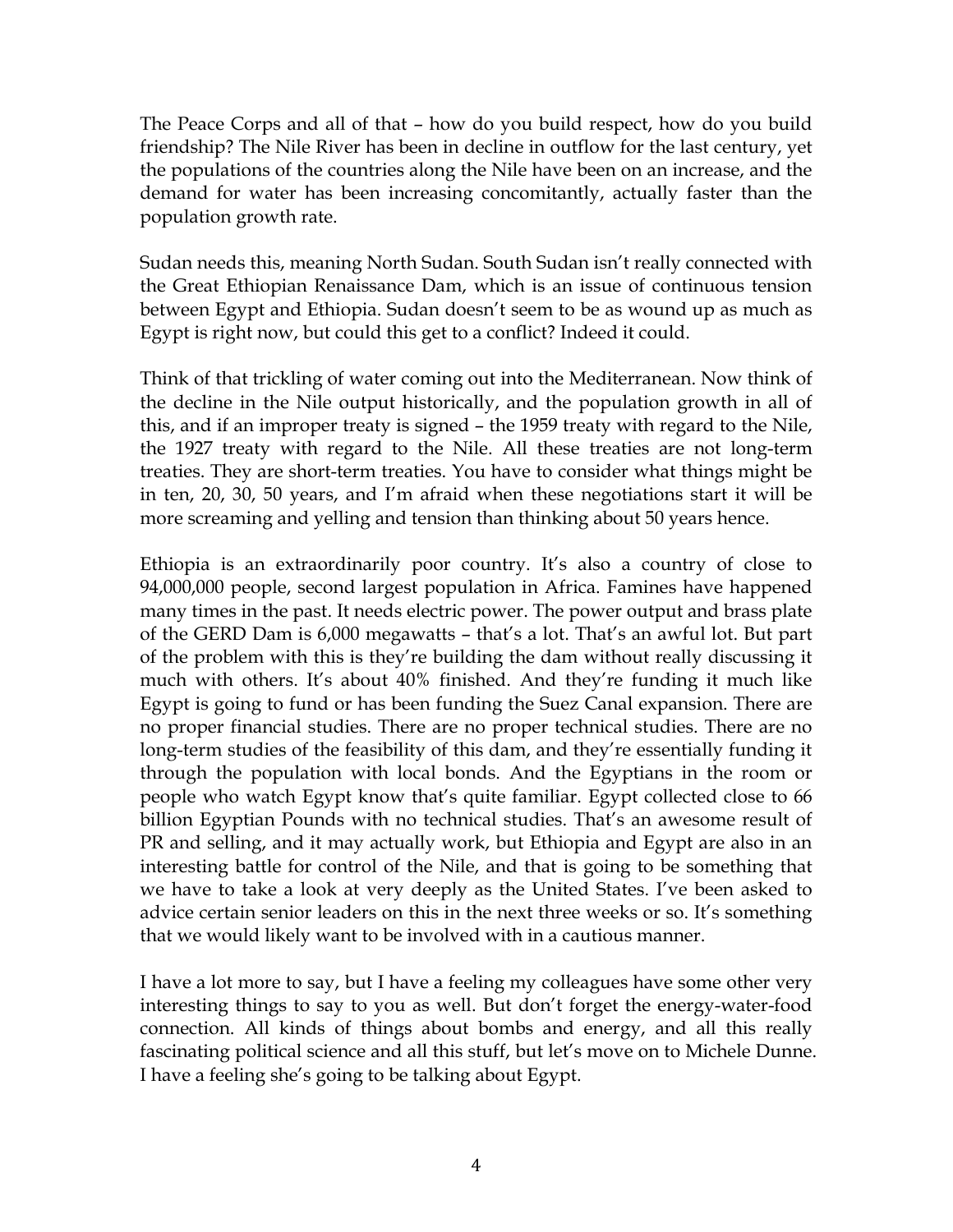**[Dr. Michele Dunne]** Thank you very much, Dr. Sullivan. And thanks to Dr. Anthony for inviting me to be here today.

So, I was asked to address some things related to the geopolitical dynamics regarding Egypt. You've seen some of the questions in your program – Egyptian relations with the United States, with Russia, with the GCC, the economy, the future of the Muslim Brotherhood – that's a lot to cover in a few minutes, but it helps that in a way all of those things are connected to one point, which is stability. The stability of Egypt and one question – is Egypt headed toward it or is it not?

Now, there are probably a range of views in this room as to whether Egypt should have ever attempted a democratic transition in 2011, whether it's in one now or not, whether President Morsi should have been ousted, whether the Muslim Brotherhood is behind terrorism or not, whether the United States should be taking these issues heavily into account in its policy towards Egypt or not, and I'm going to suggest that for the moment we set all those arguments aside and look at something that I think probably most people in this room could agree on, which is that the United States and other international players would like to see Egypt internally peaceful, progressing towards greater economic prosperity, and playing a peaceful and stabilizing role in the Middle East and Africa.

The problem is Egypt has not been able to do any of those things in the last four years due to all this internal turmoil following the 2011 uprising. Now, recently Egypt – the government of Egypt has had on a strong effort to show that stability is returning to the country. They have the very understandable aim of trying to – the President Sisi and his government know that restarting the economy is absolutely critical. They still have the same youth bulge, the same large number of unemployed young people they had when it all started about four years ago, and they know that the economy will be critical to stability. So they understandably want to attract investors, whether it's Egyptian investors, foreign investors, and tourists back to the country so that the economy can get moving again. But I'm afraid they keep being frustrated in this.

Just last week as I said there were a lot of positive reports that came out about stability returning to Egypt. Moody's raised Egypt's ratings and so forth, and then we saw over the weekend these very terrible attacks in the Sinai. Terrorist attacks in which 31 soldiers were killed in ambushes by the group Ansar Beit al-Maqdis which has shown I think the fragility of these claims, that things are stabilizing in Egypt. And then unfortunately those attacks also launched a pretty furious reaction inside of Egypt. Not only the imposition of a state of emergency in northern Sinai, but also in the rest of Egypt too, a decree by President Sisi that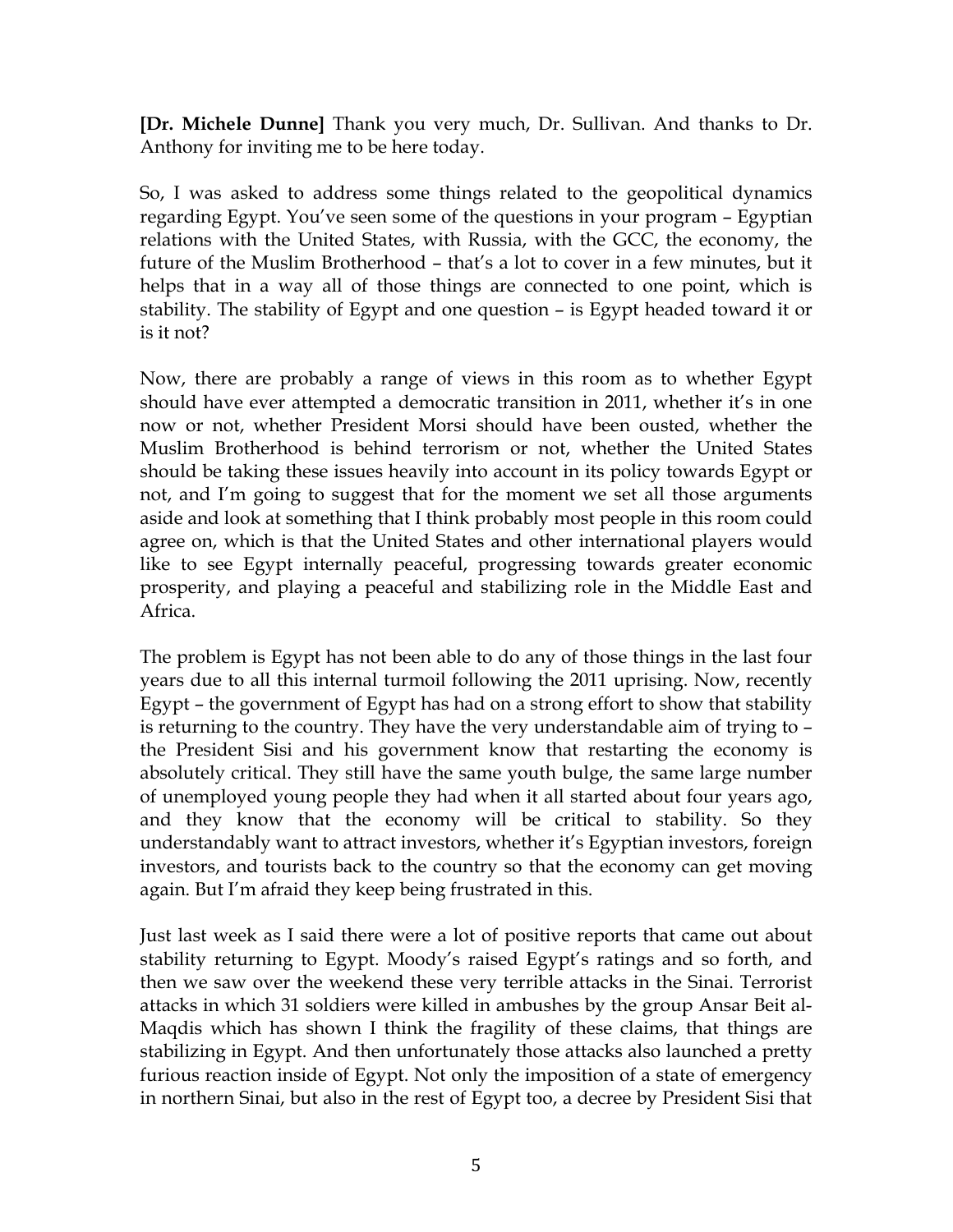anyone who attacks or impedes public facilities would be subjected to military trials, which will probably mean once again large numbers of civilians going to military trials.

So let's look at this a little bit, okay. Ansar Beit al-Maqdis is a really scary terrorist group, and in fact the United States government has also declared it a terrorist group. It is a fringe group, it's a small group, but it's creating a lot of trouble. But I think the important question is not so much whether Ansar itself or the other small terrorist groups that are forming in Egypt can be contained. The question is a much broader one. Counterinsurgency 101 is that you need the support of the population against the terrorists or the insurgents, and that is the question here. The real question I think is whether President Sisi and his government are going to be ruling Egypt by consensus or by coercion.

Now, right now I would say we have a real mix. There is certainly some – there are some people who very strongly support President Sisi and he has a certain amount of consensus behind him, but it's far from universal and there are a lot of things going on. Egypt now has the worst human rights situation the country has had since at least the Nasser era and perhaps well before that. It has the exclusion from political and public life not only of the Muslim Brotherhood of Morsi but of more and more critics, including secular critics and so forth. And one really has to ask whether this kind of approach is going to be fighting or fueling radicalization.

Also on the economy – now, President Sisi is getting some good marks for some bold steps he took on the economy, notably – the one really important thing was a cut in energy subsidies. He has cut energy subsidies – they're still not anywhere near market energy prices in Egypt, but he made a pretty significant cut in subsidies. But there's also a question I think of the overall approach to the economy. What we have seen so far is that President Sisi's approach to the Egyptian economy is a very status one –state-driven. Not a private sector approach to development, and one that doesn't necessarily promise to generate the kind of jobs that will be needed.

In a country like Egypt it's primarily small and medium enterprises that generate large numbers of jobs, and we're not seeing that kind of an economic strategy in Egypt, which it's understandable when you've got someone making the decisions who spent his entire life in the military and in the government.

Now, let me turn a little bit to the foreign relations issues. Egypt-U.S. relations have been strained since the July 2013 coup, but there is an attempt recently by both sides to repair those relations a bit.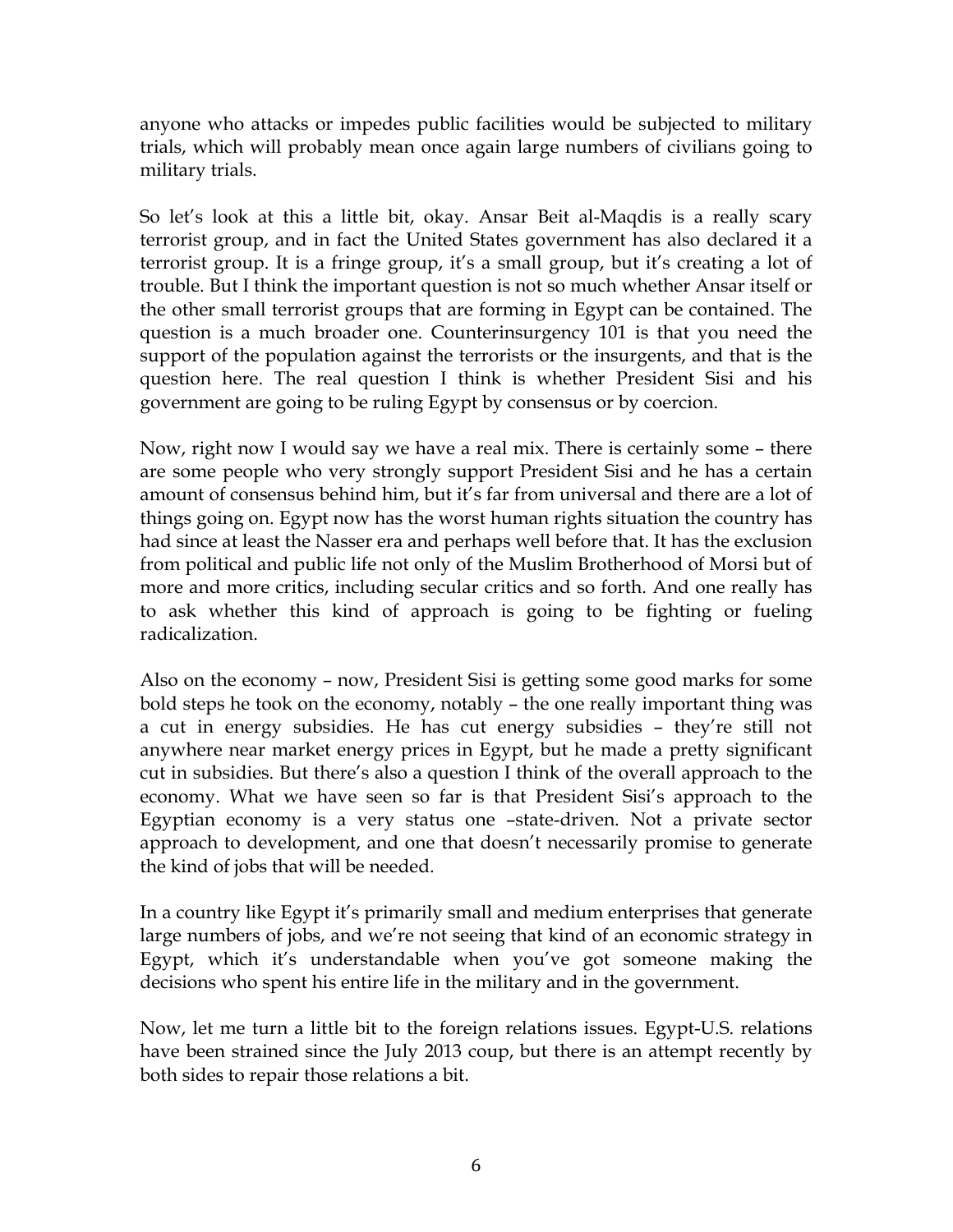On the American side, I think this is related – largely it's related to the need for cooperation against Da'esh, against ISIS. And by the way not just for the need of Egypt's cooperation, because actually the military role-played by Egypt against Da'esh is minimal at this point. Egypt is pretty much offering the routine kinds of security cooperation it normally offers to the United States. It's playing a much less significant and direct military role than some of the other Arab states, but I think it's really because the United States needs the cooperation of Saudi Arabia, and of course Saudi Arabia and some of the other Gulf states are pressing very hard for the acceptance and full sort of reintegration of Egypt and renormalization of the U.S.-Egyptian relationship.

And it's – I would say having such friends in Saudi Arabia and the U.A.E. in particular has been very important to Egypt. Obviously they've made huge investments and have given the Egyptian government some breathing room in terms of the government budget, and they've also been advocates for the Egyptian government around the world including very much with the United States.

Now, on the Egyptian side I think the desire to repair relations in a way is also related to the awareness that the level of support that they've been getting from Saudi Arabia and the Gulf can't go on forever, that the level of contributions is very high and so forth, but also as Dr. Sullivan was talking about – this is a nation of ninety million people. It needs a real economy. It needs investment. And no matter what the Gulf States give that can help out the government budget. It helps on the fiscal side, but it doesn't help the economy that much, and I think there's a real question even about Gulf funding for mega-projects in Egypt like the canal and other projects, mega-housing projects, what the real economic impact will be is still a question mark.

So what Egypt knows is that it needs domestic and foreign investment, which means that it needs the approval of international financial institutions, especially the IMF, and that means in a way they need the support of the United States. So there is an attempt – Secretary Kerry was in Egypt recently, Secretary Lew – that was a very significant visit. There's an American business delegation going, the United States has pledged to be there at an economic conference for Egypt next February. But unfortunately the fact that there is all this repression ongoing in Egypt, and it still seems to be in an escalating rather than diminishing trend, it really tests U.S. policymakers in their desire to normalize relations because it's not a matter of abstract principle. It's not a matter of "Oh, does the United States have to trade its values for its interests?"

Let's just talk about the interests, let's talk about stability, and it's a matter for U.S. policymakers of do they believe Egypt is on a sound course that they want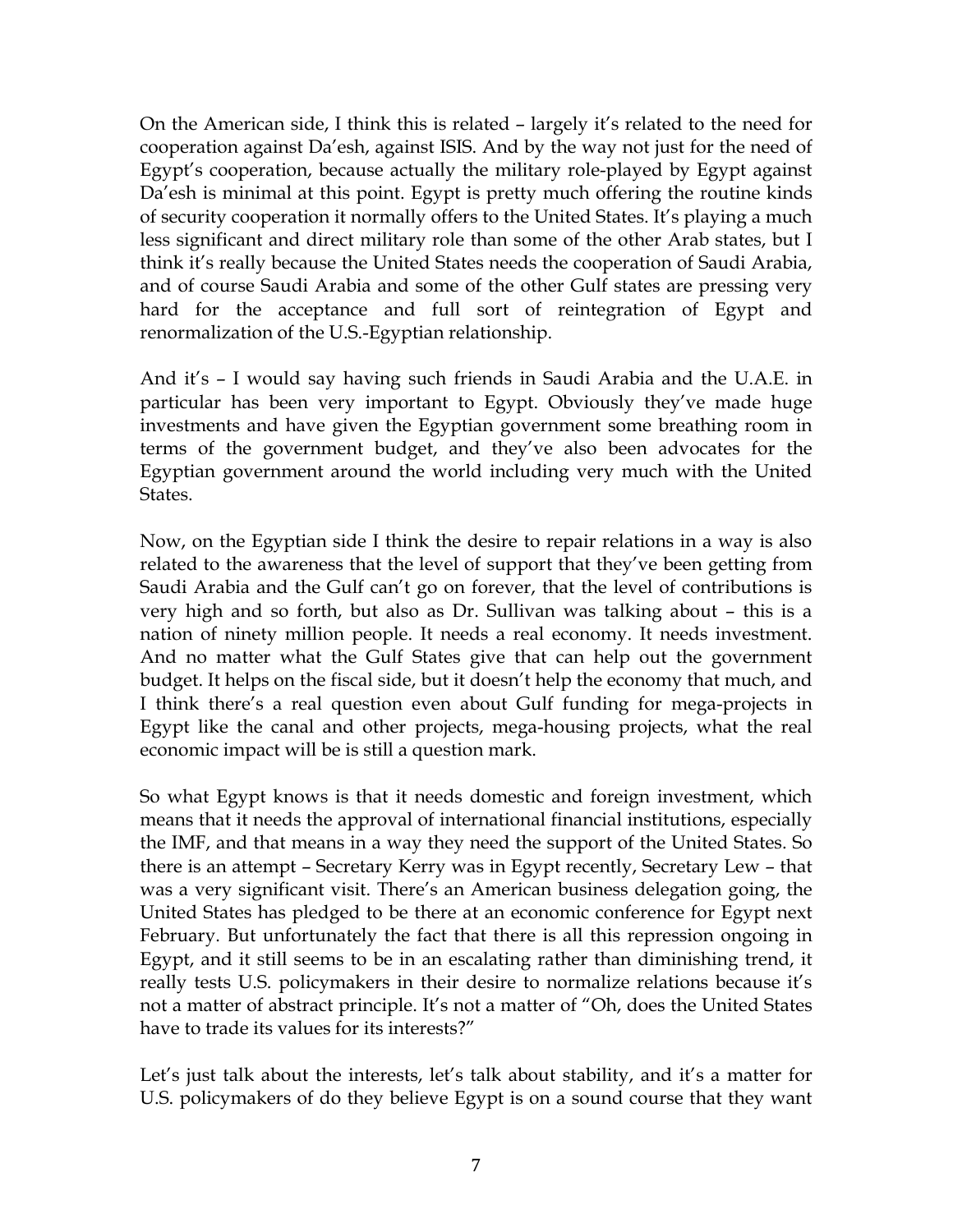to encourage, that they want to invest in, or not. What we've seen so far is a lot of ambivalence on the part of U.S. policymakers and members of Congress and so forth as to whether Egypt is on a sound path or not. As I said, is it going to rule by consensus or by coercion? And if there's a lot of coercion going on how's this going to work out? There's a lot of concern about this, both for Egypt itself and for the broader issue of, is the Egyptian government – yes, it's fighting terrorism – but is it also fueling radicalization in Egypt and in the region by its policies?

I'm going to end with one recommendation on the "how" regarding the U.S. relationship with Egypt, and my recommendation is going to be a little bit different from that of Dr. Sullivan.

I think first of all that the U.S. needs to – look, this relationship with Egypt over many years has become I think very, very unbalanced. It's become very militarysecurity heavy, and very development light. And Egypt's development and economic needs are huge. I think that the aid package and the relationship itself should be rebalanced, the security side should be maintained but right-sized, and the development side should be bigger, but I wouldn't recommend the development in infrastructure so much.

I would recommend an investment in human development because that's where Egypt's ultimately got to find its wealth, is in those nearly 90 million people, in that young generation, and that's where also the United States arguably has the most to offer in terms of, for example, university education and professional education, vocational education, and so forth. I think that's where the United States could make a greater contribution to the future of Egypt.

Infrastructure building and repair will be important, but there are a lot of others who can do that as well. So I think I'll stop for now.

Thank you.

**[Ellen Laipson]** Well good evening. I have the happy task of talking about Tunisia, which is of course the last country standing in the Arab Spring. And Tunisia just finished successful elections. It appears, although the numbers are changing a little bit in this window of 48 hours since the polling, that the Nahdah party came in second. They did drop by about five percentage points from their showing last time, and Nida Tunis, which had not existed the last time Tunisians went to the poll, but is a fairly inclusive collection of secular liberal political figures including from the old regime came in first.

It looks like the distribution of seats in a 200 person parliament will be 70 seats for Nahdah and 80 seats for Nida Tunis.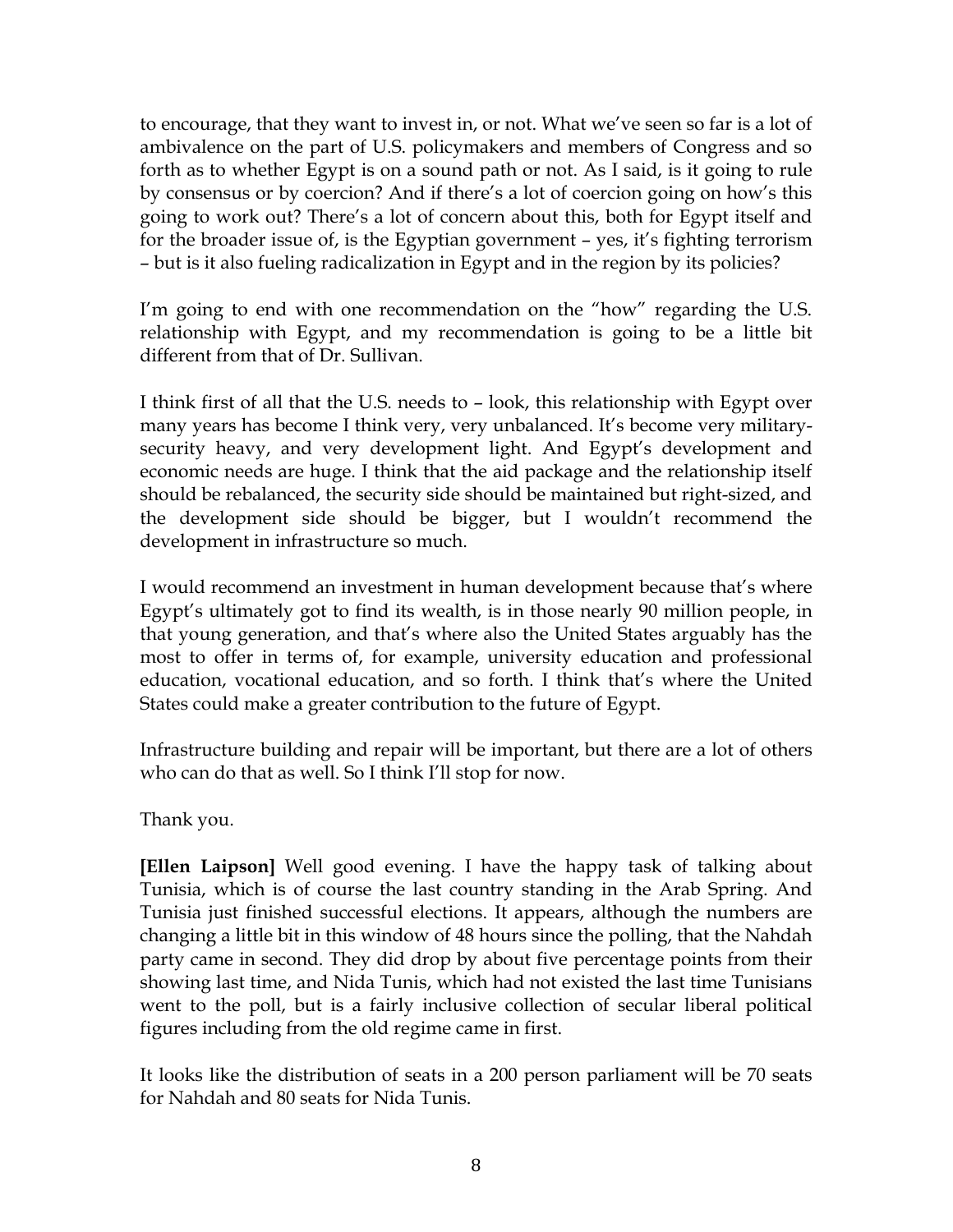So how should we interpret this? How should we put this in a larger context about the politics, the security, and the economics of North Africa? First, we should say that as transparent and as open and participatory as Tunisia has become – really a country with a relatively free press, with a high level of education and literacy – we got it wrong. The prediction had been for a low turnout and for Nahdah to come in first. Turns out the Tunisians showed up in pretty significant numbers – over 60% turnout at the polls, and they seem to be expressing some wariness about Nahdah dominance of the political scene, and I think it's too early to call it with great definitiveness, but I'd like to share a couple of thoughts on how we may have come to this result and what's the larger meaning of it.

So Caid el Sebdi is this eighty-seven year old former regime figure. He had been the Foreign Minister of Tunisia more than 25 years ago. He has become a bit of a father figure, and it seems he is reassuring to the urban elites of Tunisia as representing in some ways the old order. He said just a few hours ago that he was hoping to form a government with those "closest to us," which I assume to mean a coalition of like-minded parties, the very small parties centered around individuals, rather than an across the spectrum coalition with Nahdah.

Nahdah on the other hand is arguing for a full national unity government, a coalition between themselves and the secular parties. And Nahdah to its credit has been very careful in understanding what is the mood of the Tunisian people. They realized they did not govern very well the first time they were elected in 2011. They realize that they run the risk of polarizing Tunisian society if they come on too strong, so they have been very attentive to this notion of sharing power and building trust in the Tunisian people, but I do think the success of Nida Tunis probably means that we're going to go in a different direction.

So while I would say that democracy is on track, Tunisia has a constitution. It now has perhaps roughly a two-party system with some smaller parties on the fringe. The parties and the citizens of Tunisia performed very honorably. There was very little violence, Nahdah accepted defeat gracefully, etcetera.

I do think we can't quite yet say whether the success of Nida Tunis doesn't represent something that could be a slight step away from democracy. So I'm thinking of Michele's work, whether there was a little bit of a Sisi effect in the Tunisian elections, and whether there's some impulse in Tunisian society to return to the old order.

People are understandably quite rattled about the rise of extremists in Tunisia. It is stunning to me that Tunisia by some metrics is the country in the Arab world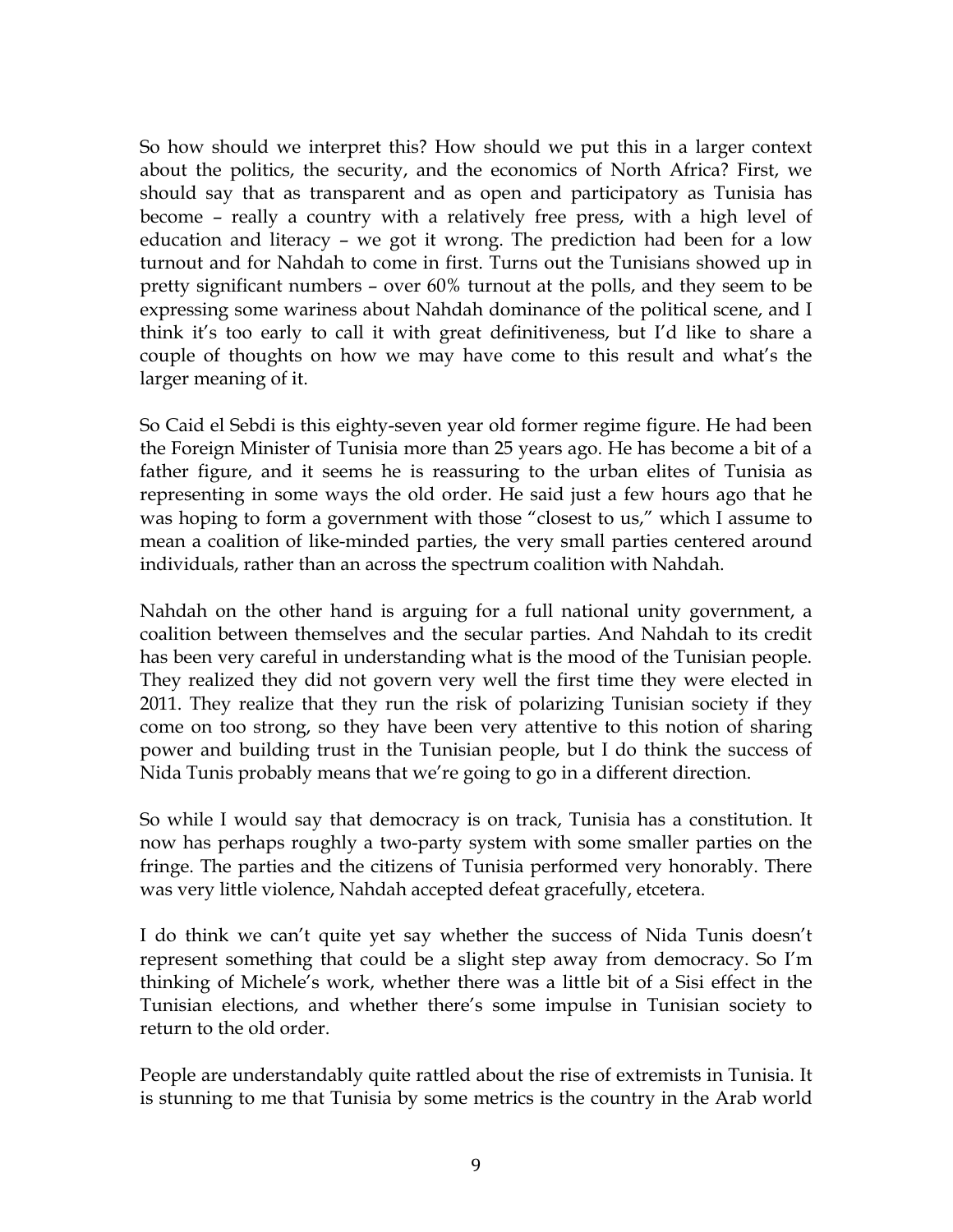that is contributing the most, the largest number of young people to ISIL – more than Saudi Arabia, and think about the population proportions there. Here's Tunisia of maybe 11 or 12 million people producing perhaps as many as 3,500 recruits for ISIL.

So the society on the one hand is moving forward in this very impressive institution-building direction of democracy, but somewhere in that mix there is a part of the population that is disaffected. I am not of the one dimensional view that if you are recruited to ISIL it must mean that you are a rural, uneducated, deeply impoverished person, the way – someone said it to me in a recent trip to Tunisia. ISIL has leaders, it has managers, and it has followers, and Tunisia is probably contributing in all three categories.

The Tunisians are capable of being leaders of extremist movements. They do some of the big ideas and the thinking, as well as the bang bang stuff. So I would just caution that we don't know whether these election results reflect some impulse, a step in a different direction on the part of Tunisian society. It is understandable, the fear of the extremists that they see around them, and their own physical security is now very much a front-burner issue for Tunisians, even more than democratization in some ways.

They've got this very insecure border with Libya. Over one million Libyans are now resident in Tunisia. They are allowed like Syrians in Lebanon to mingle in the towns, to work for employment in the informal sector. They don't all sit in refugee camps. They are in some ways becoming a new economic factor with both the good news and the bad news of that.

On the Algerian border in the mountains we know that the Tunisian security services have been called on to break up cells of al Qaeda in the Maghreb, and then of course some groups that are even more extreme than that. But it does seem to me that the Tunisians understand that security is now a bigger priority than it was a year or two ago. The security services are coordinating closely with Algeria. They're getting help from the United States and from Europe, and they certainly have their eyes focused on the requirement.

On a recent trip to Tunisia what I heard a lot of grousing about was economics and that in the new politics of Tunisia the new politicians don't really understand economics, they don't care enough about it, and they have not done – they have not created the enabling environment for Tunisia, which after all does have that human capital that Michele was referring to, has great potential to be a fairly sophisticated economy. They have not yet unleashed some of the potential of the private sector and of youth unemployment. Banks, for example, in Tunisia don't make loans to young entrepreneurs. It's a very hierarchical and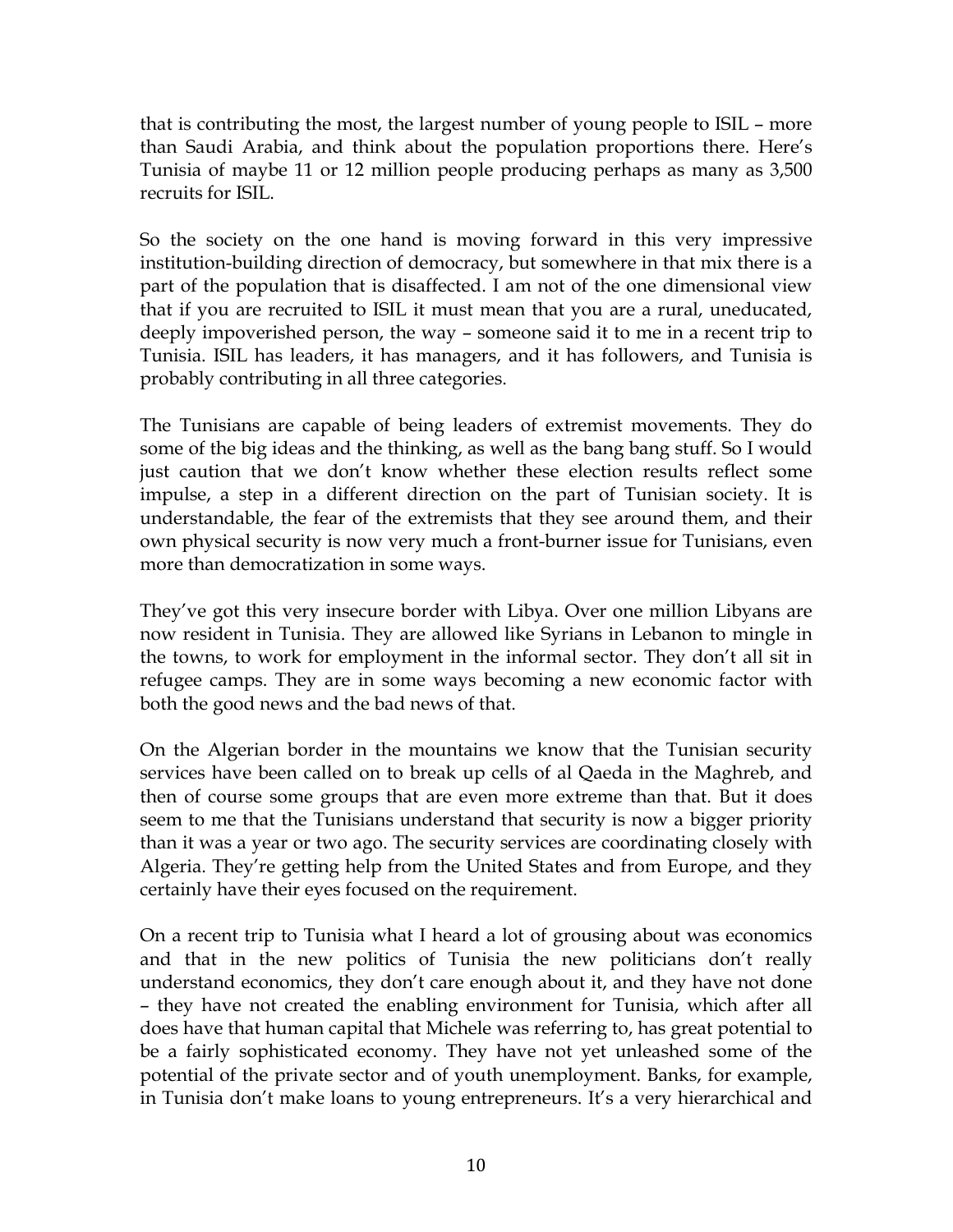very formal banking sector. So what I heard from the private sector was a great call – a hope that the new parliament will pass a whole series of economic reforms that would be the counterbalance to this siren call of ISIS that is clearly affecting some young Tunisians.

Another issue for Tunisia in terms of how it moves on the path to democracy and how it opens up its economy is the role of the labor movement. As you know the UGTT is more than a labor movement. It's really a political force and a cultural force in Tunisian history and Tunisian life today. They are probably quite resistant to some of the economic reforms that the businessmen feel so strongly are needed.

Let me turn to John Duke Anthony's two "how" questions. How can Tunisia resolve the problem of radical extremists and from young Tunisians joining the ranks of ISIL? In the short-term I do think it is about security, it's about borders, it's about the criminal justice system. Tunisia is making some progress in strengthening the capacity of its services, and unlike Egypt I would say in Tunisia we don't have to worry that there is a tendency towards a very large security sector that is very dominate.

At the end of the Bin Ali period the Minister of Interior were definitely bad guys, they were definitely very repressive on Tunisian citizens, but I think today we should not worry about Tunisia turning into a Mahabharat state or a security state, but I think Tunisian citizens do want their security services to perform effectively on the borders and within the cities and towns itself. But in the long run, of course it's about education and job creation, and here I think the Tunisians have not come as far as they would have liked.

Even Tunisia with high literacy rates, people complain that the quality of education had been in decline for a few decades and people had not quite realized it. A lot of work needs to be done to improve the quality of education.

My second question was, how will its democratic development affect the political dynamics in the neighboring countries? And here I think we should have modest expectations. Tunisia is after all a small country. It would love to be in the vanguard and influence other countries in the Arab world and in Sub-Saharan Africa, but I think its impact will be relatively modest. Rashid al-Ghannushi tells a sweet story of traveling in Africa when he was in exile and seeing young African Muslims wearing the red boiled wool fez hats, and he said that I was, on the one hand I was very happy to see that Tunisia has had this impact on Muslim communities elsewhere, but he said I don't want to be on the top of their heads, I want to be inside their heads. What I want Tunisia to do is to be really a proponent and a pioneer of a very moderate and inclusive Islam.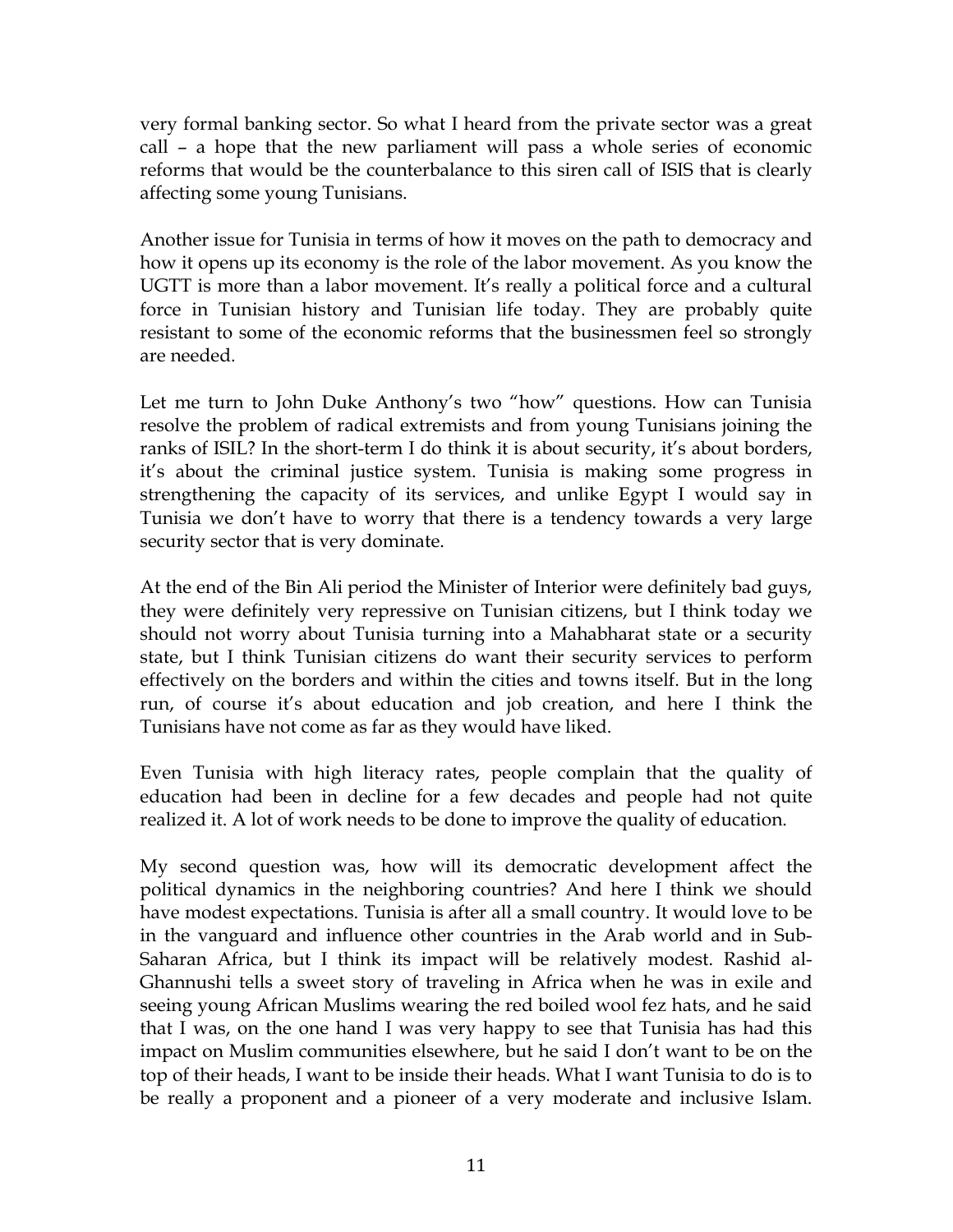These election results suggest that for now Nahdah is an opposition party, not running the show, but I think they will, unlike in other countries, be around for some time to come.

Thank you.

**[Dr. William Lawrence]** In keeping with Chas Freeman's introduction this morning, Libya is a mess, and in my opinion it's not because there was no strategy, although there was the phenomenon of bombing without a strategic follow up, but because the Libyans didn't want help during the civil war, beyond the air campaign, and afterwards.

In fact, in many ways it was the experience of Libya that set the U.S. off on this course of sort of dominant air power without boots on the ground that we're living in the entire region right now. Libyans themselves kept kicking the can down the road, and every Libyan would tell you I don't want foreign help or my neighbor won't put up with it. And so the can kept getting kicked and the problems weren't resolved.

But there was a strategy – I was on all five Libya working groups at the State Department. We'd mapped out the whole thing. We had a plan but it was never implemented.

U.N. Special Envoy Bernadino Leon said today that Libya is very close to the point of no return. We're at the worst point in Libya's post-revolutionary development. And we've been hearing it's at that point for three and a half years now.

So I'd like to point out that we're now actually at that point.

Libya is also different from all of its neighbors in an important geopolitical way I'll point out before I get onto my other points. Libya is both huge and small, and we make a mistake when we don't understand its hugeness and its smallness. It's huge in that like Algeria it's a massive, far-flung population covering a huge African expanse, like a large western state in the U.S., larger, and it fragments because of that. On the other hand it's a tiny population – there's only about five milloin Libyans, and they all know each other, and they all have each others mobile numbers. So a political solution in Libya is quite easy if you can just get people to talk to each other.

Now, sometimes they don't have their mobile numbers, and when I was head of Crisis Group North Africa we used to give mobile numbers to different armed group leaders, sometimes to help them connect because they didn't always have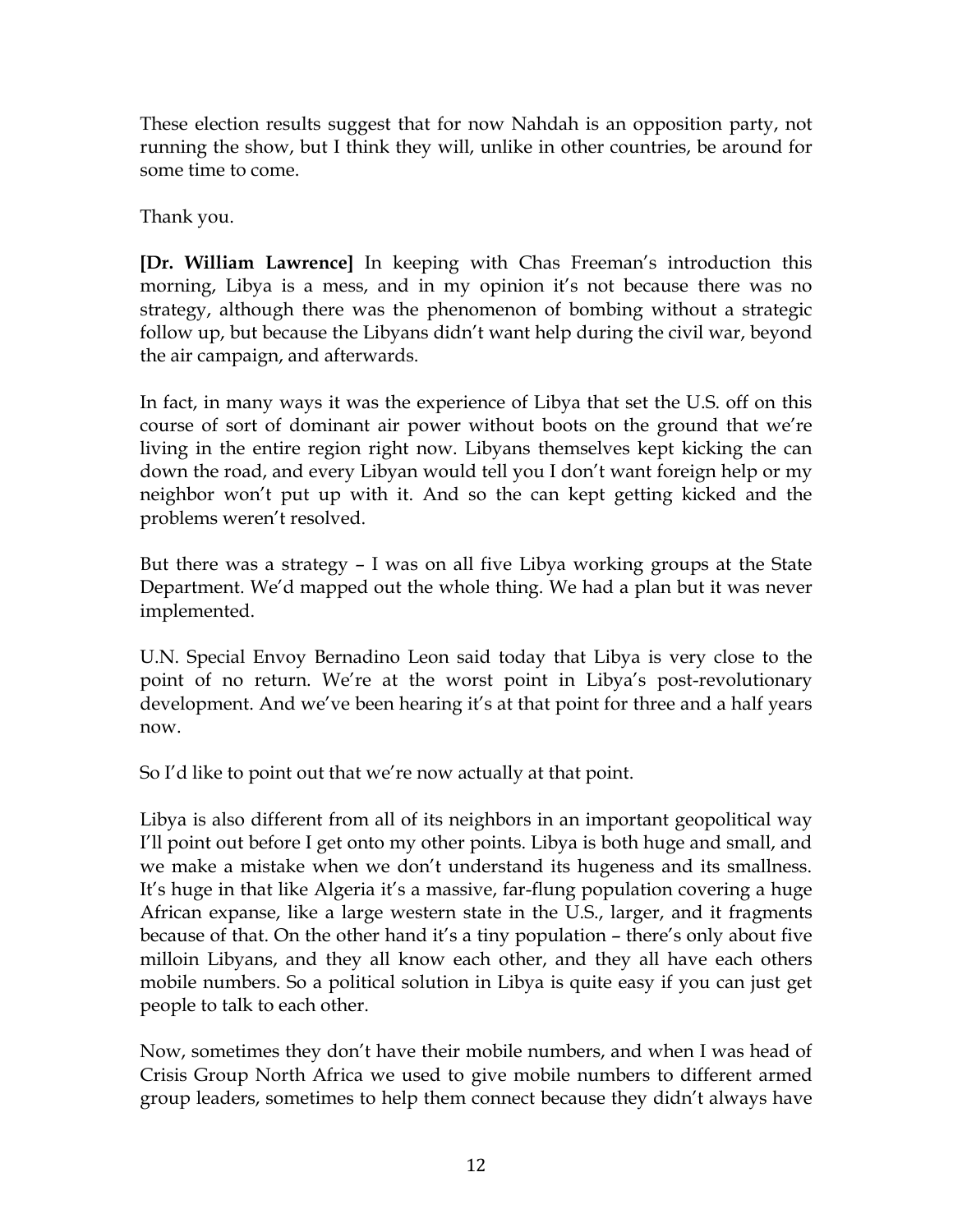them, or a new mobile number – but everyone's a phone call away and everyone's a relative of someone, so in that sense it's a very, very small country.

How did we get to this point in Libya? I've been saying for over three years now Libya is not one big mess, it's a lot of little messes, and the assassinations in Benghazi were different from the caliphate in Derna which was different from the political struggle in Tripoli, which was different from the fighting over control of smuggling routes on the Tunisian border, which was different from ethnic conflicts in the south, and as you went around and looked at Libya's myriad conflicts they were all different. I've now found that a lot of people are quoting me on that when everything changed.

Since May Libya has stopped being a mosaic of conflicts and has become one big conflict, one big civil war, and I'd like to say – I don't think anyone's said this yet – the first civil war in Libya went from February to November 2011. Since then we were not in a civil war, although you often here people say that.

The new civil war in Libya started in May. No one else is saying this, but it started in May, and it started with the General Haftar attacks in Benghazi and then spread around the country. We are now in a new Libyan civil war, which as Leon said is about to become a long civil war if there isn't a deal.

Is Libya controlled by militias? No. There's a lot of bad nomenclature about Libya, and that's one of them. Libya is controlled by revolutionary brigades, almost all of whom are affiliated with the government. Even the terroristic brigades like Ansar al-Sharia members of which were involved in the attack on the U.S. Mission in Benghazi – they were on the government payroll at the time.

And so – well what do we have in Libya. We have revolutionary armed groups established during the revolution; we have municipal guards established after the revolution, largely in pro-Qaddafi areas. We have regular armed groups established during the revolution that do most of the human rights abuses that we hear about, and we have a small percentage or criminal and terroristic militias, and of course there's some overlap between these groups, but if we don't get that straight then we don't understand who's controlling the country.

Did Libya have an Arab Spring? Yes. People misunderstood that because a conflict broke out in Libya that there wasn't – that people believe there wasn't an Arab Spring – but half of Libya fell very quickly at the beginning of the Arab Spring with the same slogans and the same tactics, and many of the same characteristics as what happened in Tunisia and Egypt. Eight thousand army soldiers defected, half of the country was under control of the revolutionary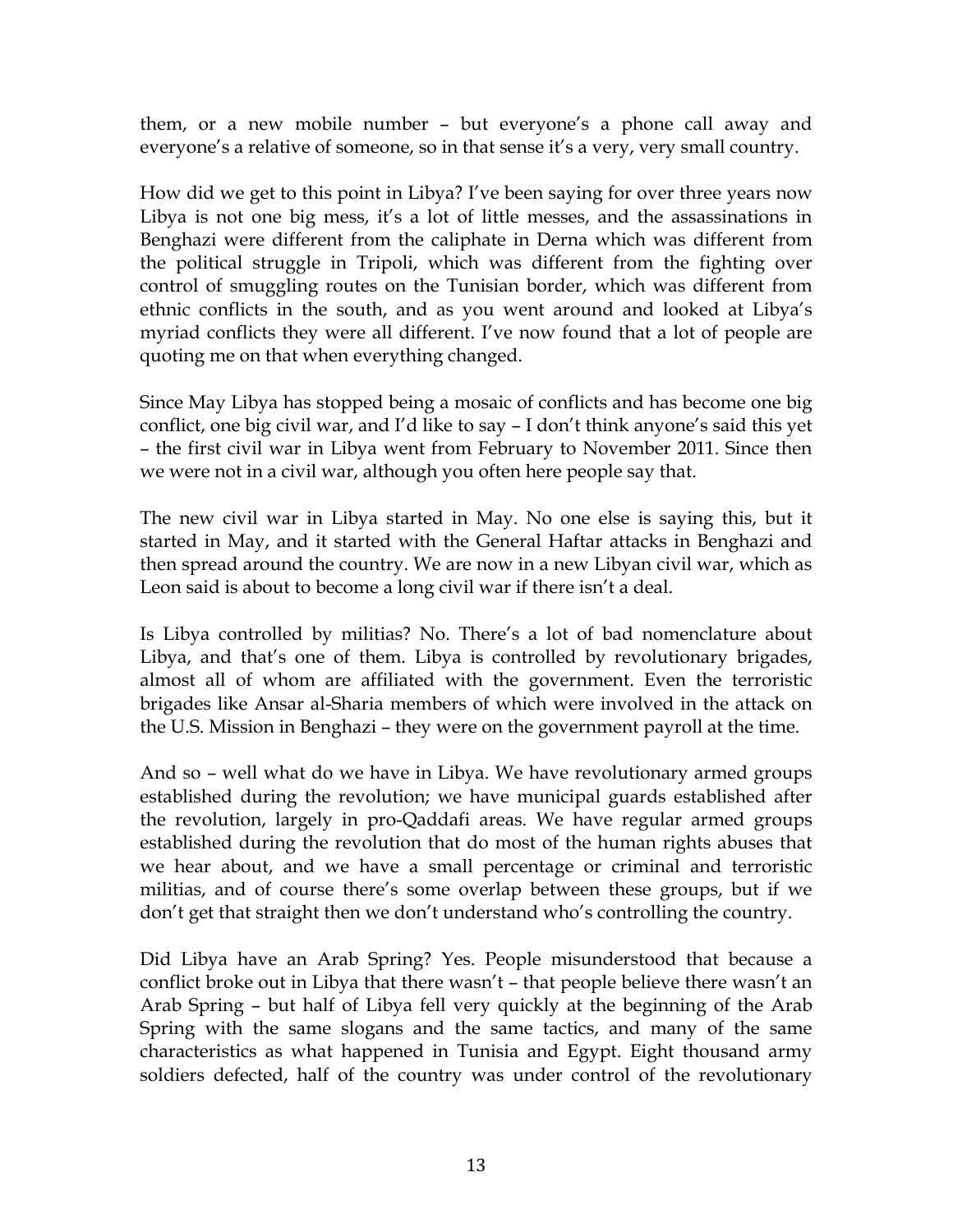council very quickly, and what played out in the west was a war except in August 2011 when Tripoli fell very, very quickly.

The call to prayer went out I believe on August 21<sup>st</sup>, 2011, and within 24 hours 80% of Tripoli was in rebel control with almost no shots being fired, and none of the armed groups had gotten there either. This was just a transfer of crowds rising up, grabbing weapons or being handed weapons by government forces. And so Libya's not different. The aspirations of revolutionary youth are very similar to the other countries.

So what's been going on over the last three and a half years? One way to see it is brinks and deals, brinks and deals, and we need another deal now. Libyans are fond of saying that Libya and Tunisia are totally different, and in many objective ways they are – geographically, economically, historically, even culturally, but there's a very important similarity.

In Libya right now and earlier this year we had a phenomenon of dueling prime ministers, and much of the political conversation centers around who's going to be in charge of the country. This is very similar to what happened in Tunisia when its big political crisis broke out at the end of July 2013 with the second political assassination, where almost the entire conversation in this quiet national dialogue that became rechristened *the* national dialogue in the fall of 2013 was around who would be the head of the country, who could we trust not to alienate either the Islamist side or the secular side or minority groups. Same thing in Libya. Right now the conversation is about who will lead, who can everybody trust?

Now, is Libya a failed state? It's a failed state by every objective definition, and I looked them all up – except I don't really think it's a failed state.

What it is, is armed municipalities. There was a joke around the time of the Libyan revolution that we were going to end up with a Jamahiriya with guns, and in many ways that's what we got. We got armed local communities – sometimes it's referred to as a confederacy of municipalities, confederacy of cities – fighting each other. What happened in 2014 is these groups of cities started to team up with each other and go at each other in a larger civil war.

Is the oil flowing? Yes. Are ISIS forces in Libya going after Libyan oil fields? Yes. Although there are not very many there yet, but they're coming. There were a lot of Tunisians and Moroccans that have gone to Syria and Iraq, but a lot of Libyans too, and they're coming back now.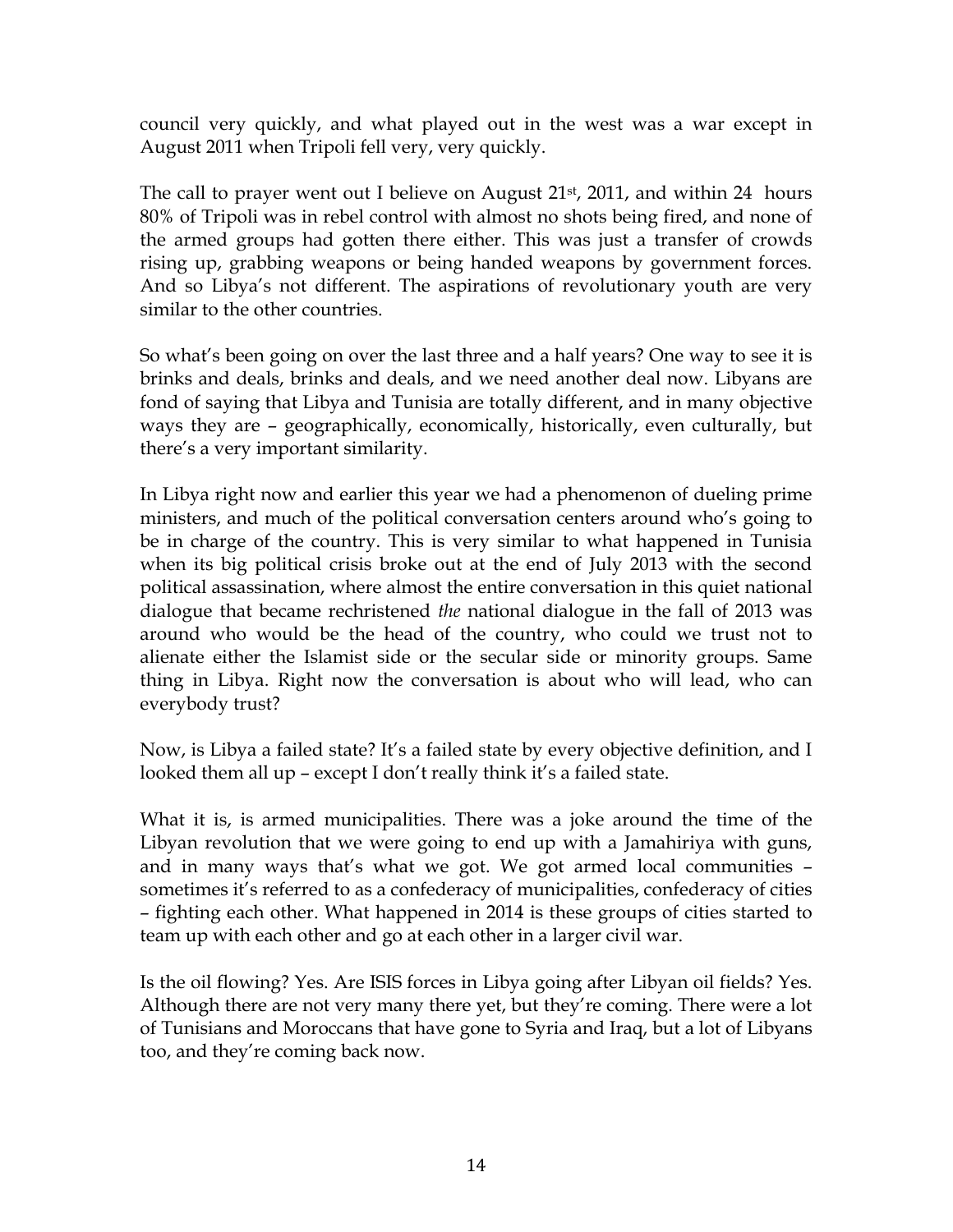There's two caliphates now declared in small eastern communities and small numbers of soldiers, but if there isn't a political deal and we don't get stability this will grow in Libya. Many have thrown their weight behind Haftar I think this is a mistake. Haftar has consistently alienated groups that are not Islamists by lumping them together with Islamist groups and consistently been losing battles because he does that.

It's Haftar's actions beginning in May 2014 that forced the situation into what it is now. Now, Haftar has a lot of support, and General Haftar did what he's doing for good reasons. He did it in response to the assassinations in Benghazi which could reach as high as one hundred a month – it was a horrible situation, going after army officials, police officials – but by whacking at almost the entirety of the Libyan political class and most of the militias under the pay or armed groups under the pay of the government, he's created a worsening situation in which his forces are losing more than they're winning.

Now, there are a lot of scenarios for Libya. A lot of Libyans talk about a Somalia scenario, Mali scenario, but I think what we're beginning to see more and more is an Algeria-like situation – Algeria from the 1990s. Not that we've had a secular takeover yet, and the Haftar forces are only controlling about two large cities and some other areas, but a protracted conflict on Islamist versus secular grounds that didn't need to exist on those terms.

What Libya needs is a political deal. There are a lot of ways to get to a political deal, and arriving at political order in any country is haphazard business. There's not one formula. There's a lot of different ways to get there. And no society is guaranteed to have political disorder or not to have political disorder. There needs to be a grand political deal though including all of the armed groups. A lot of people say it has to be tribal, and that Libya is essentially tribal. I completely disagree with this. Most young Libyans don't think of themselves as being tribal. One of the slogans of the revolution was [Arabic phrase] "No to tribalism."

Tribal leaders would be chased out of municipal meetings as they tried to insert old authorities, and the vast majority of armed groups in Libya don't affiliate with any tribal group. They're affiliated with as I said local municipalities. So those who tell you that Libya is essentially tribal like some Middle Eastern places, and there's a tribal solution – I don't agree.

What we do need to encourage is Libyan ways of dispute resolution, which often involve not the types of formal techniques for these types of dialogues that NGOs and the West try to encourage, but a Libyan-style conversation, which often shouldn't probably have Westerners, even U.N. representatives there. We should help them get to the deal-making place whether it's in Malta or wherever,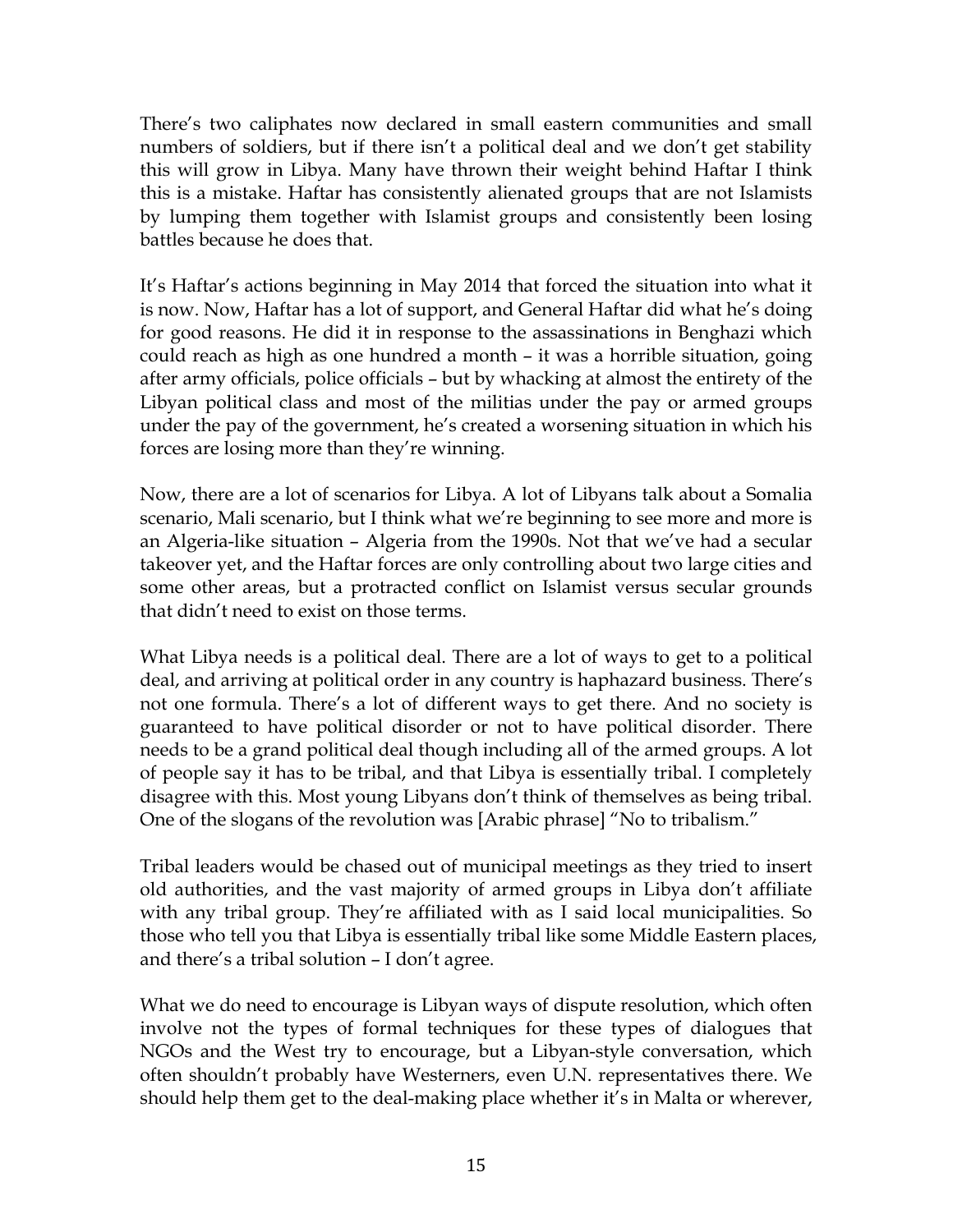but then let them work it out. Part of the deal will have to include dealing with these Islamic secularist issues, which are getting worse and worse. But don't believe the rhetoric about Islamism and secularism, which is in fact in many ways packaged for us in the West. The vast majority of Libyans, for example, want Sharia as the basis of law in Libya, different from some of the neighboring states. But the most important quality for a Libyan politician or a Libyan political party, according to the best polling, is ability to deal with the west.

So how is that? How is it Libyans want an opening to the west and want international inputs, but want Sharia too? We need to sort through that. We need to think through that. And part of it is that Libyans mostly have no idea what Sharia is. They want it, but there needs to be kind of a redefinition of a twentyfirst century Sharia for Libya that includes women's rights and other things, and they can be helped in that conversation.

Security sector – there's been too much focus on this general purpose force and on counterterrorism. A lot of the comments that have been made about other countries apply to Libya, too. We need a much more holistic approach to developing Libya's institutions and Libyan human capital. Libya has a very high literacy rate, very educated population, consistently in all three elections voted anti-Islamist, against the Islamist party and its proxies, which is one of the reasons we're in the situation we're in right now. Has a very unfortunate political isolation law which forced out a very popular prime minister, and so we need to get moving on transitional justice and justice reform, and of course the economic element. The oil's flowing but the money's not distributing out to the ministries.

The question from [John] Duke, and I'll conclude with this, how likely is it the United States will play a decisive role in assisting Libya and the turmoil engulfing it? How can the United States and Egypt face down the violent extremist Islamists in control of Libya's capital and other areas? Well, first of all we must point out the U.S. is still held in very high regard in Libya. A lot of the Libyan elites were educated in the United States in the 70s and 80s. The U.N. is held in high regard. Libya is one of the few countries in the world that was established by a U.N. Resolution in 1951, and it will be only with U.S. and U.N. leadership that Libya emerges from the morass it's in.

But so far Egypt and the U.A.E.'s incursion into Libya have made things worse, have consolidated opposition against those aligned with Egypt and U.A.E., and we will not see a solution, a military solution, to this conflict because no single group in Libya has the coercive means to force all of the other groups to follow it. Therefore the only deal will be political.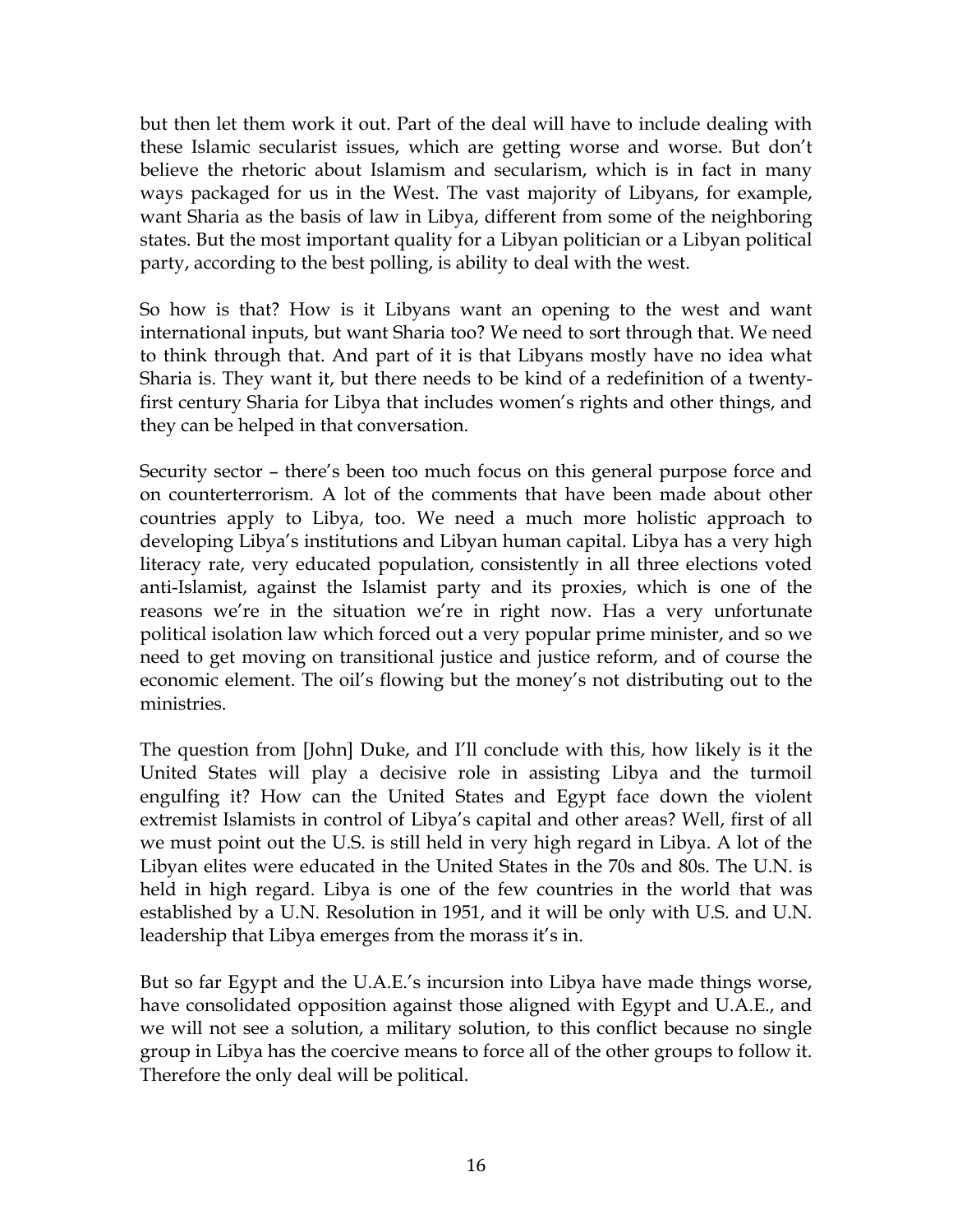Thank you.

**[Dr. Michael Hudson]** Well, first of all thank you very much to Dr. John Duke Anthony and his intrepid colleagues at the National Council on U.S.-Arab Relations, and to the chair of our panel, Dr. Paul Sullivan.

I want to take a slightly different tack. We've heard detailed and insightful accounts of the post-uprising trajectories in three of the major countries across North Africa – Egypt, Tunisia, and Libya. I'm not a specialist on any one particular country in this far western region of the Arab world, so I'd like to make some more – and maybe this is appropriate by way of sort of concluding the main presentations – some more broader comparative perspectives, and what I'm trying to grasp is first of all the peculiarity of North Africa as a region, and I want to make about five points, and one of them is that North Africa in some ways is an integrated region. In some ways it's not.

And I want to speculate a little bit about two sort of constant factors that I think have affected the very different trajectories of uprisings and so forth across all of North Africa, including Algeria and Morocco, in terms first of all of the nature of the state and regime to which reference has been made by I think all the panelists so far, and secondly, on the nature of civil society in these places to try and figure out why things have gone in such different directions across the southern Mediterranean.

And then finally I want to look at two dynamic factors that I think have played an important role but a very different role in all five cases, one of them being the role of the military, and the other one being of course the role of Islamists and Islamist movements and so forth.

So, basically five observations.

First of all I think the uprisings of 2011 showed in a way that North Africa and the broader Arab world were at least initially a community where something transformative in one part spread by contagion, as it were, as if it were kind of an epidemic of protest, across borders to the other parts – Tunis, to Egypt, to Libya, and then of course in much more muted form to Algeria and Morocco. So in some ways here was a region, an integrated region where borders in some ways were crossed. And if you see any relevance in all this to the question farther to the Mashreq whether Sykes Picot lives or not – that's interesting to talk about.

But secondly, North Africa clearly turned out to be not an integrated region as the very different post-uprising trajectories showed. Each country followed its own relatively self-contained path. In Tunisia, you move toward, as Ellen has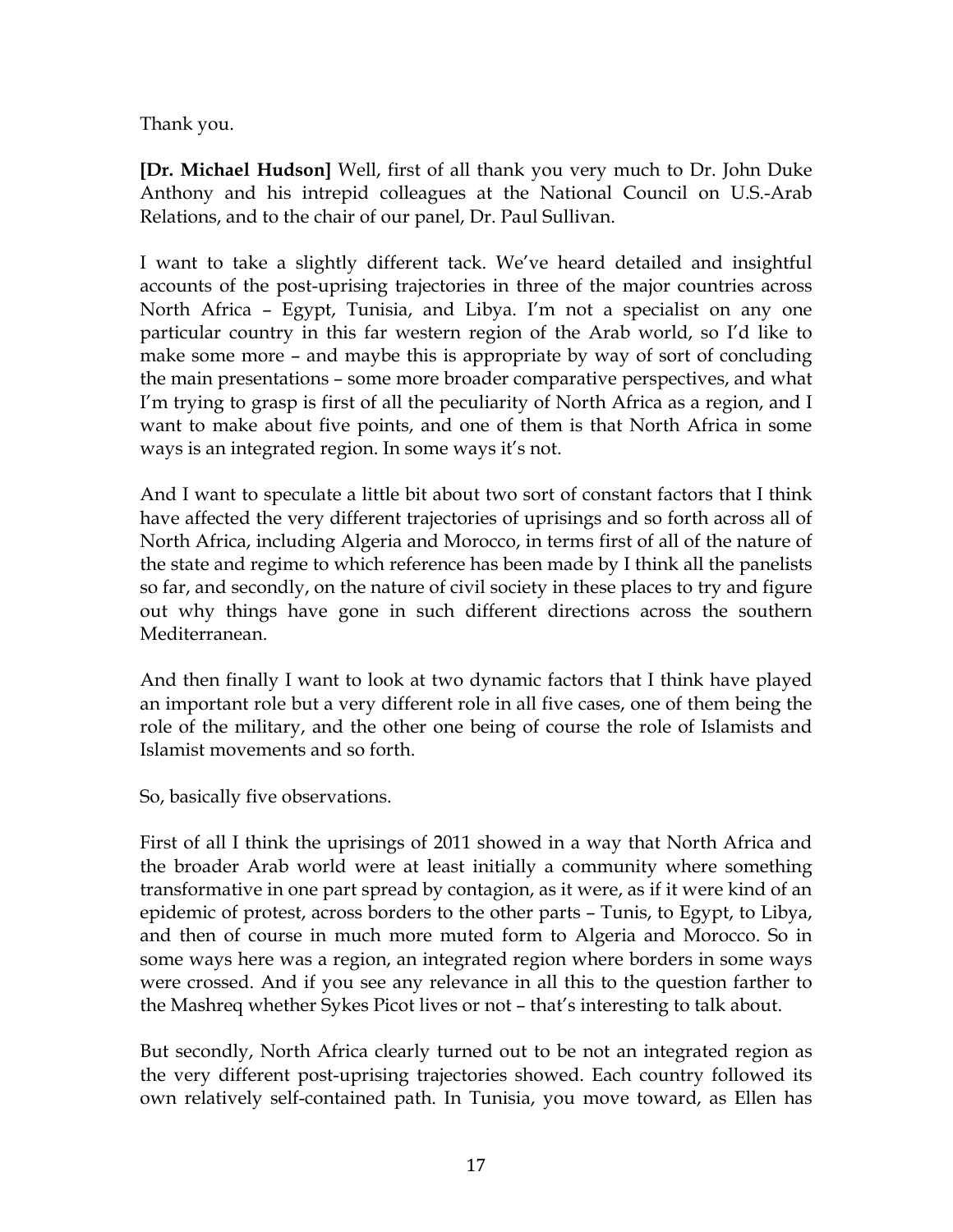nicely described this, towards stable democracy, through compromise on the part of Islamists and military restraint. In Egypt a vast upheaval, but democracy was stifled, at least temporarily by a military coup and the return of the deep state. In Libya, as we've just heard, I think owing to the hollowness of the longrunning Qaddafi project, the Jamahiriya project, it devolved into what Lawrence has rightly described as a kind of chaos of one sort or another. In Algeria, relatively feeble protests petered out because I think of the popular memories of earlier uprisings, of the earlier uprising, the bloody experience of the 1990s. And in Morocco, we had an alert and agile monarch successfully preempting meaningful limitations on monarchical authority.

So we have very different stories across this region that in some ways is an integrated place, and in many other ways is clearly not. So, those are the first two points – the question of North Africa as a region integrated, the question of North Africa as not a region, not integrated, at least politically.

Let me turn to the third speculation, which has to do with the nature of the state across North Africa. I like to analyze the state in terms of two dimensions.

First, the bureaucratic strength of the state, the sort of governability, the administrative capacity of the state, which we can measure in terms of government employees, budgets, so forth and so on. And a second dimension has to do with moral strength or more precisely regime legitimacy. And I think we have to look at – when we're talking about the question of failed states or failed regimes we need to look at both the capacity of a government to do things and the way in which it is perceived, revered, or despised, as the case may be. And when we do that it seems to me – these are very broad generalizations – where the state was bureaucratically strong but the regime was morally weak in Egypt, for example under Mubarak, the struggle was between elements to capture the state, the state being symbolized by that formidable building in known as the Mogamma in Tahrir Square.

So it was struggle between elements who wanted to capture the state. First it was the Muslim Brotherhood, which then as we know lost control, and secondly last year the military "feloul" complex, the military supported by elements of the entitled regime employees, people that thought running of Egypt was their thing to do – an elite, as it were. This military "feloul" complex which holds it for the moment.

In Algeria, the military behind the scenes was able to push aside reformers. In Morocco, the state remained strong both bureaucratically and morally. We think of the monarchy in Morocco as being deeply rooted, widely regarded as legitimate.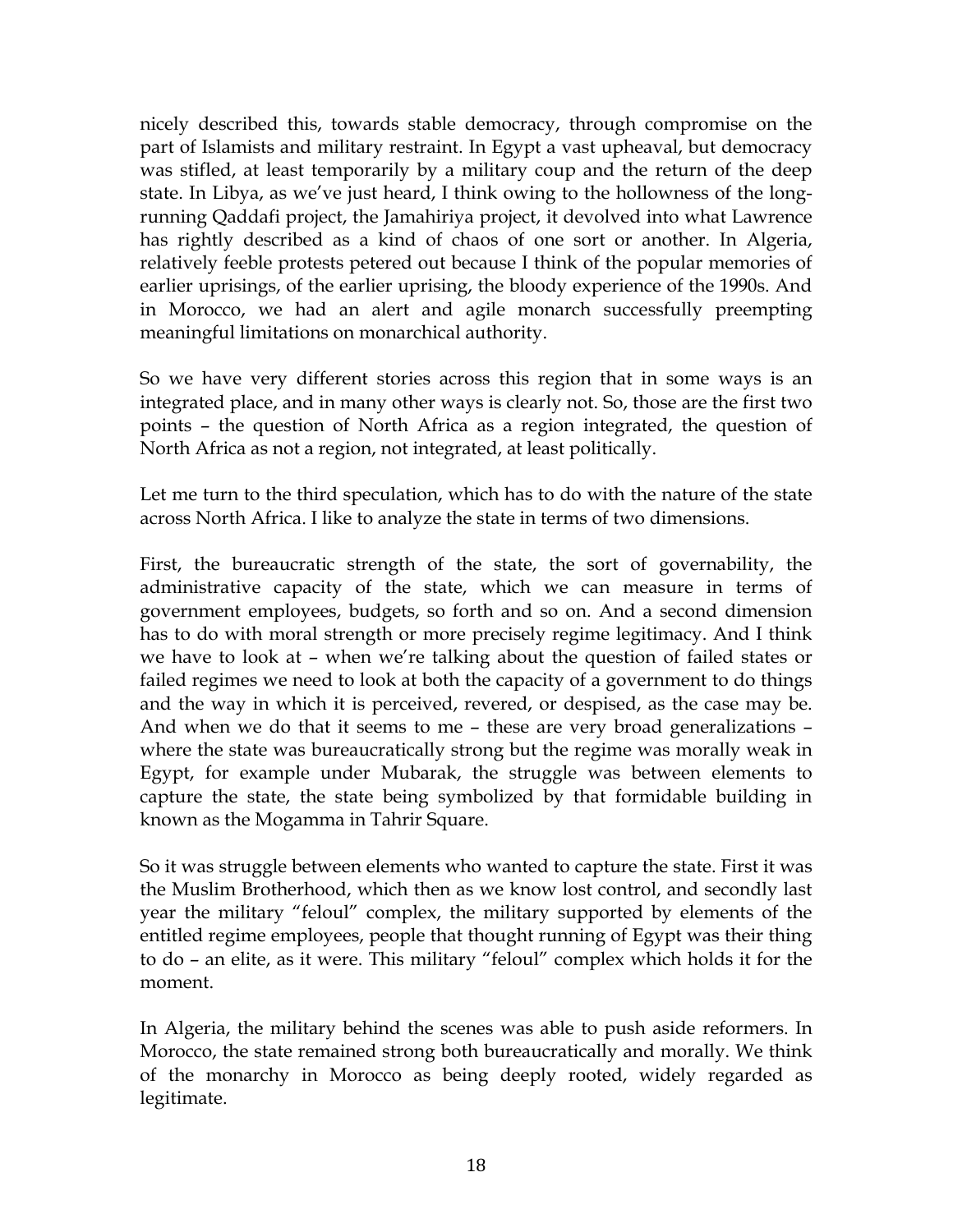In Tunis, the state was strong both bureaucratically and morally, but the regime was hollow, lacking legitimacy under Ben Ali. So protests were channeled in a positive way.

But in Libya, the state was a failure both bureaucratically and of course in terms of regime legitimacy – very weak, indeed. So even though the regime in Libya was overturned, with a lot of help from NATO, there was and is an institutional vacuum yet to be filled, as we have just heard. So that's how we try to figure out the question of the causal impact of states of different degrees of strength, bureaucratic or moral.

Fourth point – civil society, and again I generalize very broadly. It seems to me we saw a vibrant civil society in Tunisia and in Egypt. It seems to have carried the day in Tunisia but was derailed in Egypt, first by the weight and ambition of the Muslim Brotherhood when it came legally to power but then squandered its opportunity, and second by the military coup.

Yes, I used the "C" word. I was in Egypt last March, and when I used the "C" word – and I talked before the Egyptian Council on Foreign Relations – I was afraid they were going to throw shoes at me, but fortunately there was a power failure at that moment so they couldn't see me.

But when it comes to Egypt, I am sympathetic to the drift of Michele's argument here – civil society isn't going away in Egypt, and it might be prudent not to bet on the longevity of what seems now to becoming the Sisi dictatorship. In Algeria, civil society has been anesthetized after its brief flowering around 1990. In Morocco, civil society has been largely co-opted by the royal establishment. And in Libya, it scarcely existed under the weird Qaddafi Jamahiriya.

So, finally – fifth point. I want to say just a couple of words about the two more dynamic factors if state and civil society are sort of given static things. The role of the military and the role of the Islamists – these are more dynamic elements. And here's, again speaking very broadly, what I think about the military. In Tunisia, the professional military – and we stress the word professional here – the professional military essentially stayed in the barracks.

In Egypt it was different. The SCAF and then Sisi intervened continually, maneuvering to contain the uprising and then to mobilize the populous against a ineffectual and non-inclusive Muslim Brotherhood government. In Algeria, the military simply as I understand it continues to hold the reigns from the shadows, the [Puub-wah (phonetic)] as I believe they call it in Algeria. The military stands in the shadows but allowing a façade of civilian politics, with in this case and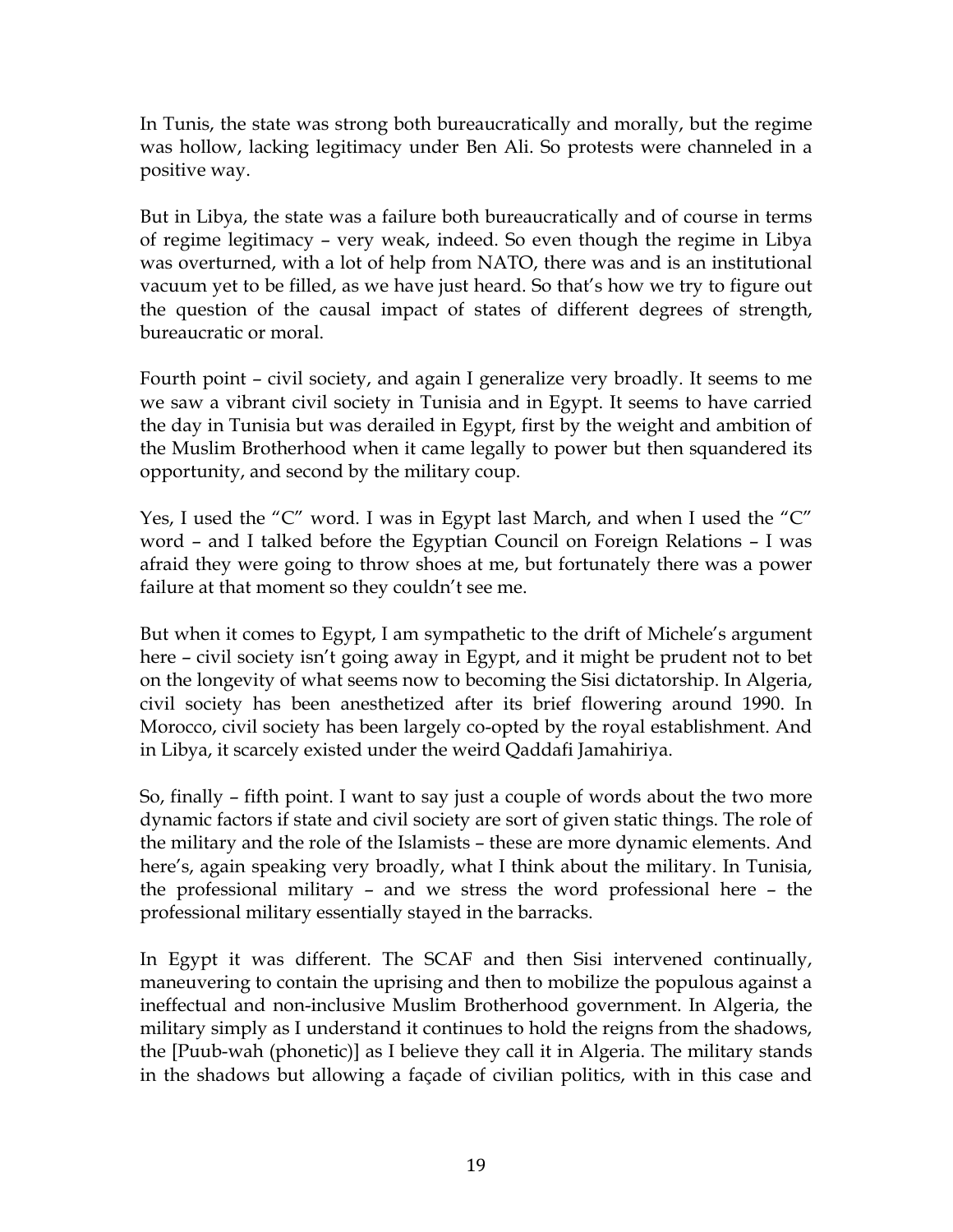also in the Moroccan case tame Islamist parties being allowed to participate in what some people would call façade democracy.

In Morocco, ever since the abortive of coups against King Hassan the military has been as far as I understand this subordinate to the monarchy. And in Libya, Qadaffi's what shall we call it – tribalized military might have saved him had it not been for the NATO intervention. And maybe now that we've heard about another military man coming along in Libya, that may not be good news either. And it is interesting just as an aside that in the one North African case of direct foreign military intervention it has led to or it has been associated with the greatest chaos.

And then let's say a word about the Islamists. In Tunisia as we've heard a moderate party -- Ennahda -- has liberal leadership and has been amenable to power sharing. In Egypt, the Muslim Brotherhood, owing I think in part to its clandestine past, could not practice or did not practice inclusivity, leading to its demise.

In Algeria and Morocco, tame Islamist parties encouraged but monitored closely by the authoritarian rulers have so far taken the edge off of radical Islamism. And in Libya – I won't elaborate further – but the regional familial tribal segmentation in that society has led to a proliferation of Islamist militias, some of which have radical links to al Qaeda or perhaps to ISIS.

But the important thing to remember here is that radical Islamism, radical Islamism, knows no territorial boundaries, or it denies them, it wants to erase them. ISIS claims no nationalist legitimacy – territorial – and to the extant that stressed socioeconomic strata exists all across North Africa there are still fertile grounds for radical Islam to spread.

So in a way – going back to the question of regional integration on a political dimension, you've come full circle. In early 2011, you had a kind of an integrated, cross-national protest movement. In 2014, it may be that you're having a radical, cross-nationalist, Islamist Ummah community in the process of formation if states cannot acquire legitimacy and governability, and if civil society cannot organize in a rational manner.

If there is time, I want to refer to John Duke Anthony's "how" questions – I picked out two that might be relevant. He asks how like is it that a coalition of willing North African partners can be built to deal with the problem of al Qaeda in the Islamic Maghreb? I think this depends heavily on political outcomes in Libya. And before the Arab uprisings there was regular and institutionalized cooperation between the intelligence services of Egypt, Libya, Tunisia, Algeria,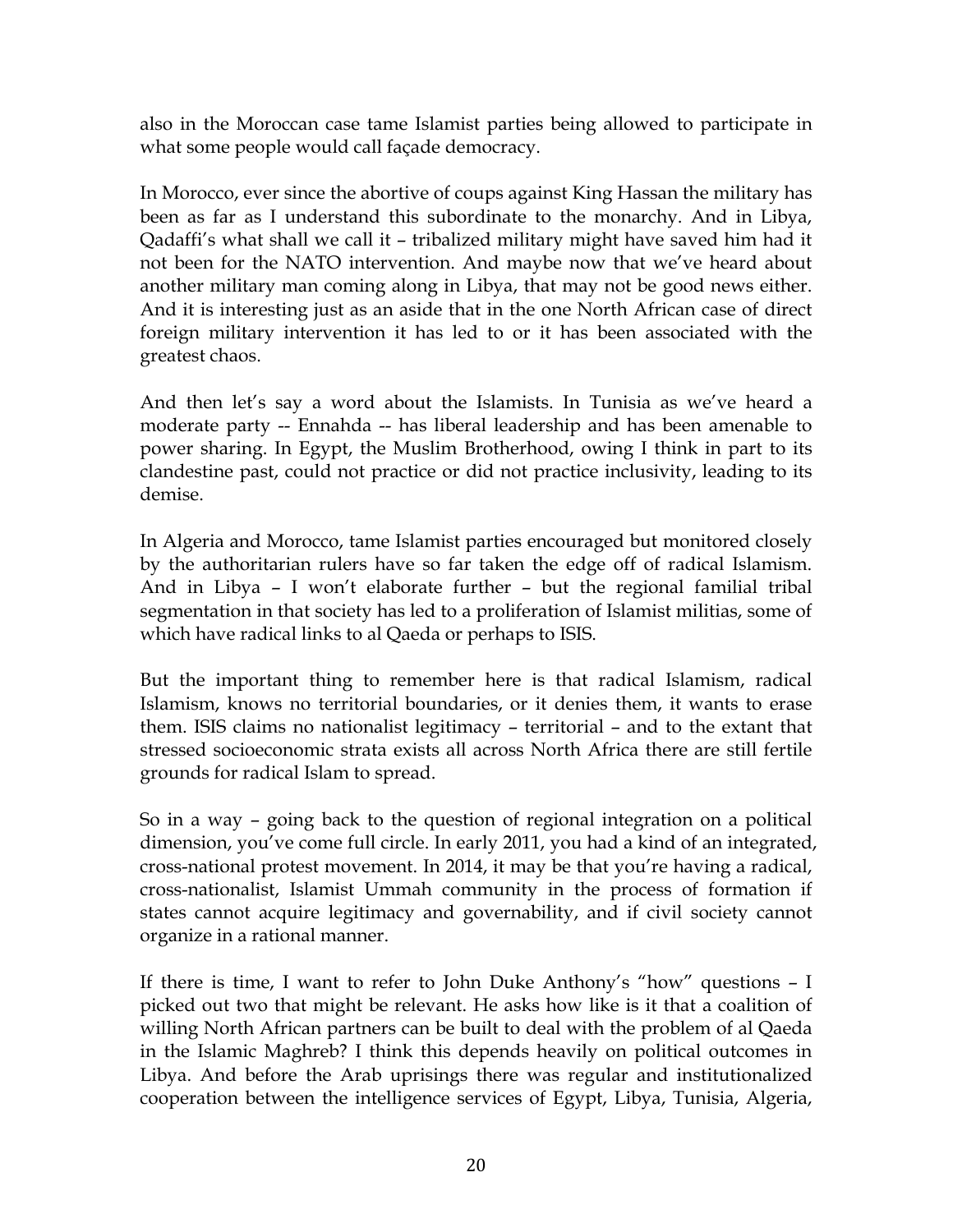Morocco. Since the uprisings, and I'm not entirely up to date on this, but my impression is one can imagine that the governments of Egypt, Algeria, and Morocco are bent on continuing cooperation, while Tunisia is likely to have a government either dominated by or maybe more likely influenced by Ennadha, an Islamist party, and therefore taking a more nuanced view, approach to political Islam.

One might imagine it still has an interest in curbing al Qaeda in the Islamic Maghreb or other forms of Islamist extremism in the region, but Libya seems up for grabs lacking a coherent government at all, and Islamist militias if they maintain their present influence or come to dominate a future Libyan government then there might be a very weak link – this might be a very link in the regional anti-al Qaeda, anti-Islamic extremist coalition chain.

We don't have a GCC for the Maghreb. We do have something called the Arab-Maghreb Union, but it seems to have been largely defunct for many a year for reasons I won't go into. So in any case it's an open question I think to what extant there is a regional, again a cross-national regional effort to contain what may be a cross-national movement towards a radical Islamist Ummah.

Second question, and last, from Dr. Anthony – how should the United States work with regional actors and European countries to stem the flow of violent extremists and arms across Northern Africa? I may be cynical or maybe I just don't have the stomach for it, but I don't think the United States can do a lot. As has often been correctly stated, combating extremists cannot be accomplished by military means alone. The U.S. is good at military means. It's not so good, it seems, at political activity.

Political instruments also have to be deployed, and it is evident that the climate and constituencies for supporting Islamist extremists definitely exists across North Africa in its broadest sense, especially in Egypt, Libya, and Tunisia, and the governments would seem to have quite different approaches to the issue. What can the U.S. do? I don't think it can do much.

The big problem is that the main flow to Europe of migrants seems to come mainly through Libya, which is in chaos, and also from Tunisia, where there seems to be substantial Islamist extremist tendencies as we have heard. When you look at all those Tunisians going to fight on behalf of ISIS.

So the U.S. I think alone has neither the will nor the means to uplift the impoverished masses of North Africa, and at best such an effort requires a joint effort by the European Union and the U.S., and of course absolutely with the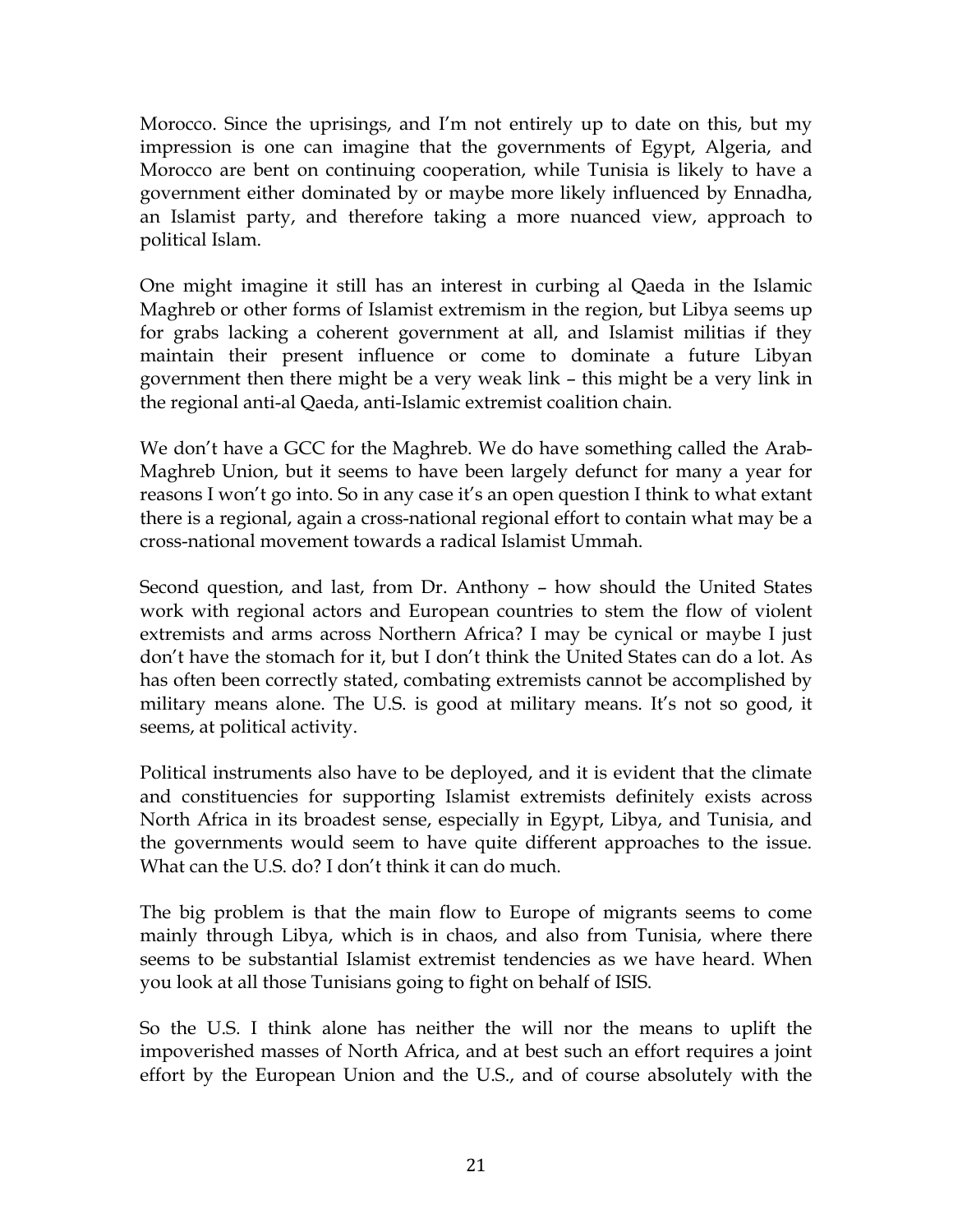active and meaningful assistance of the local governments to the extent that you have local governments there.

Thank you.

**[Dr. John Duke Anthony]** Few people could give the comparative reach that Michael Hudson just gave and going after five – four countries vertically and horizontally and diagonally there, and make sense out of it, and give people information and insight that's relevant to enhancing their knowledge and understanding. Thank you, Michael.

Most of the questions that I have are for Egypt, but that's not going to be fully fair, so I'm going to make one up regarding Tunisia for you, Ellen, and the UGTT, if you could explain that a little more. It's been remarkable about with regard to Arab trade union movements. Their work is all over the world and yet there's no trade union movement that really comes close in the western Arab world to Tunisia's trade union movement – point one.

Point two – in any look at the map and you see Tunisia sandwiched in between gigantic Libya and gigantic Algeria. What have been the staying powers all these years?

Thirdly – reflecting a little bit more on women in Tunisia. Correct me if I'm wrong but women have had codified rights – civil rights, human rights, gender rights – to a far more advanced stage than women elsewhere in the region and earlier than elsewhere in the region. Was it Bourguiba's wife or Bourguiba's long reign that had something to do with these two things? How has Tunisia really been able to make it? I've been there for parades and it's pretty difficult getting a good-sized band to march down the main streets.

That's for you, Ellen. And I'll leave the others for Egypt, for you, Paul, to ask if you like. And Michael was magisterial in his brush stroke there.

But Michele, we have quite a few questions for you. Do you want to ask them, Paul? Go ahead.

**[Paul Sullivan]** About Egypt? I think there was one in there that I saw that had to do with food driving the Arab Spring.

**[Dr. John Duke Anthony]** Okay, sure. But Ellen, we would appreciate her response, if Ellen would.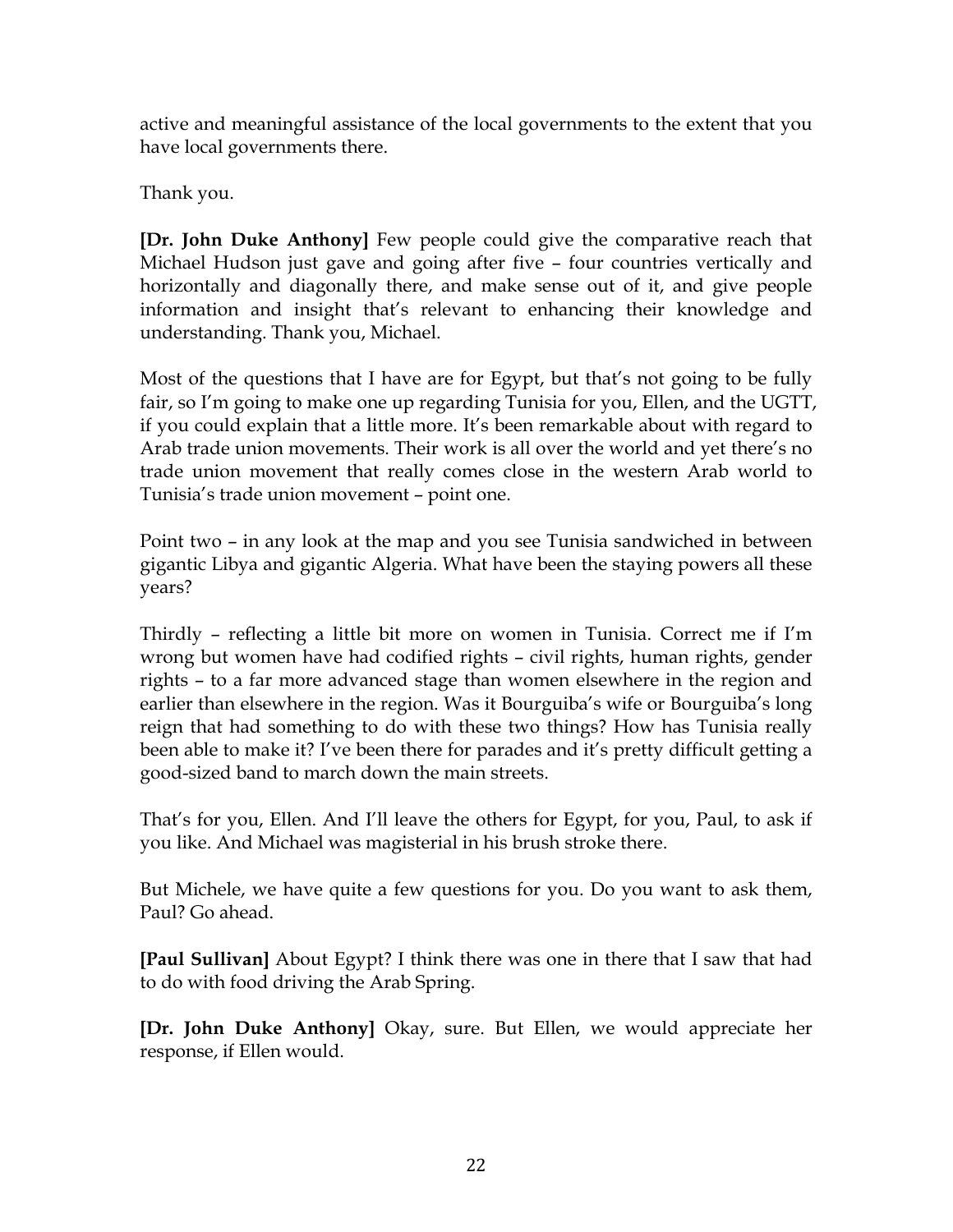**[Ellen Laipson]** So let me go quickly through John Duke Anthony's very interesting points. The UGTT, the Union Generale du Travail Tunisienne, has been around since independence. It has certainly functioned in a very – in a relatively homogeneous country with a liberal social democratic regime, at least in the '60s and '70s, as really more than a labor union. It has been instrumented social mobilization. It has been an institution through which people get trained and educated. And in years when there were no politics in Tunisia it has been a surrogate political party.

So at the beginning of the Arab Spring, the UGTT really did bring people into the streets, a very large cross section demographically, geographically, and so it is indisputably a very powerful organization.

I think it was Bill who mentioned the national dialogue in Tunisia that rescued a faltering political process in 2013. It was the labor movement, the union of employers, the Bar Association, and the human rights association. These four civil society organizations together pushed the sort of inexperienced political actors to a new consensus – a very remarkable story.

It would really be hard to imagine that level of societal problem solving in almost any other Arab country.

On the question of Libya and Algeria, I do think the Tunisians historically punched above their weight in part because the politics of the country were somewhat more advanced, sophisticated, it had close ties to Europe, and the Tunisians made a virtue of their small size. They provided a kind of harbor for, first of all the independence struggle in Algeria, they provided a sort of neutral territory that was always pro-Maghreb union, and they have been advocates. The Secretary General of the Arab-Maghreb union, Habib Ben Yahia, former Tunisian Ambassador to Washington, former Tunisian Foreign Minister – he's limping along, still running the Maghreb Union, which is a defunct organization.

But I wanted to make a point in contrast to discussion of the GCC Union, political union in the Gulf. I think there is a paradox in North Africa that – a little bit draws on Michael's point. The big scheme that's going to be imposed from the top of the political leaders on integration isn't going to happen, but there is a kind of bottom up, piecemeal integration happening. Whether it's happening because labor and people are moving across borders. Whether it's because the business community looks for scaling up projects by doing joint ventures and et cetera.

What's missing is the political will that it would take to do the integration of east-west highways and train routes, some integration of the energy system,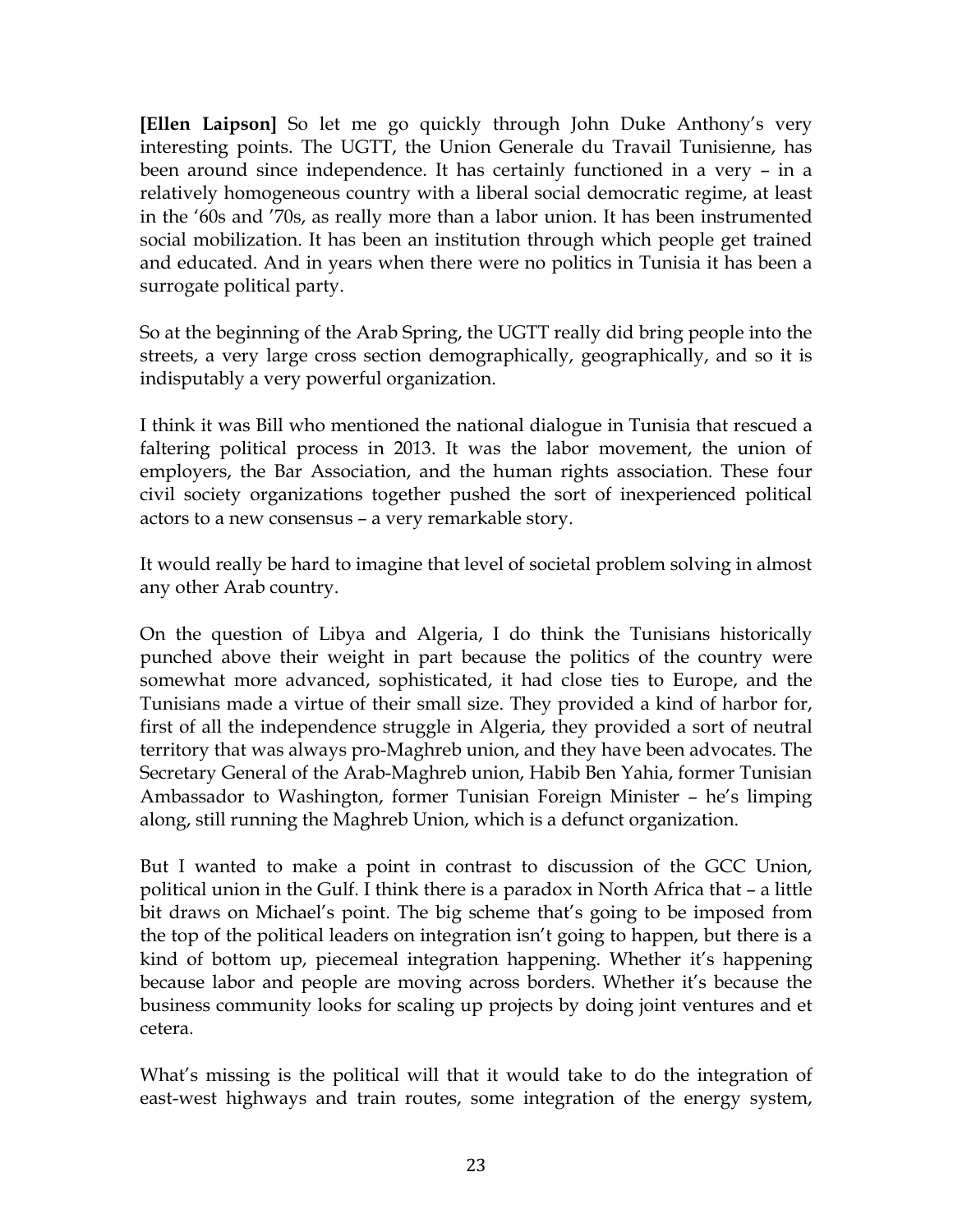some integration of water management systems, et cetera. But I haven't given up on integration. I still think that at some level it is possible. It will take leadership.

Your last point was women in Tunisia. It's absolutely Bourguiba's legacy. He passed family status law and gender equality measures in the '60s, so Tunisia got a jump-start on any other Arab country.

Women participate in national life in every way. The rise of Nahdah of course was very threatening to women, and it was much more palpable in 2011-2012 that Tunisia was experiencing culture wars between women, modernized, westernized women who were terribly worried about being told that they no longer could move around in public space, and the expectation that Nahdah would somehow be draconian in its imposition of veiling and limitations, et cetera. Amazingly that hasn't happened.

When I was in Tunisia two weeks ago I would say the young women veiling – very fashionable, bright colored veiling – maybe 30 percent of the population, and if you're in downtown Tunis there is absolute sharing of public space, very Western dressed, and veiled women interacting, and that sense of tension that you felt after the fall of Ben Ali about the secular liberals feeling very agitated and very nervous about rolling back the achievement of women – that really has largely passed and there is a new kind of live and let live, and I think that Nahdah deserves some credit in trying to defuse that sense of uncertainty about the culture wars.

**[Dr. John Duke Anthony]** Super, thank you. Paul, if you'd take it.

**[Dr. Paul Sullivan]** Well what I was trying to get at in the beginning is there's a lot more happening here than just the Arab Spring. This has become an inertial industry in Washington. The things that drove the Arab Spring weren't just ideology. If you take a look at Syria and the droughts that happened in the northeast, and the people had to leave the northeast and head to the cities – water was a huge part of it.

Also, if you're taking a look at the demise of Morsi, which I do not call a coup, and in many ways I will be an outlier in this city by saying the military actually saved Egypt from something that could be much more dreadful than what's happening now. And I know some people are probably angry at me for that one. Frankly, I call them as I see them like a baseball umpire. I've had 25 years of experience with Egypt. I know the Egyptian people pretty well. I visited the countryside and asked people about their support for this or their support for that. I got no one saying directly to me that anyone supported the Brotherhood.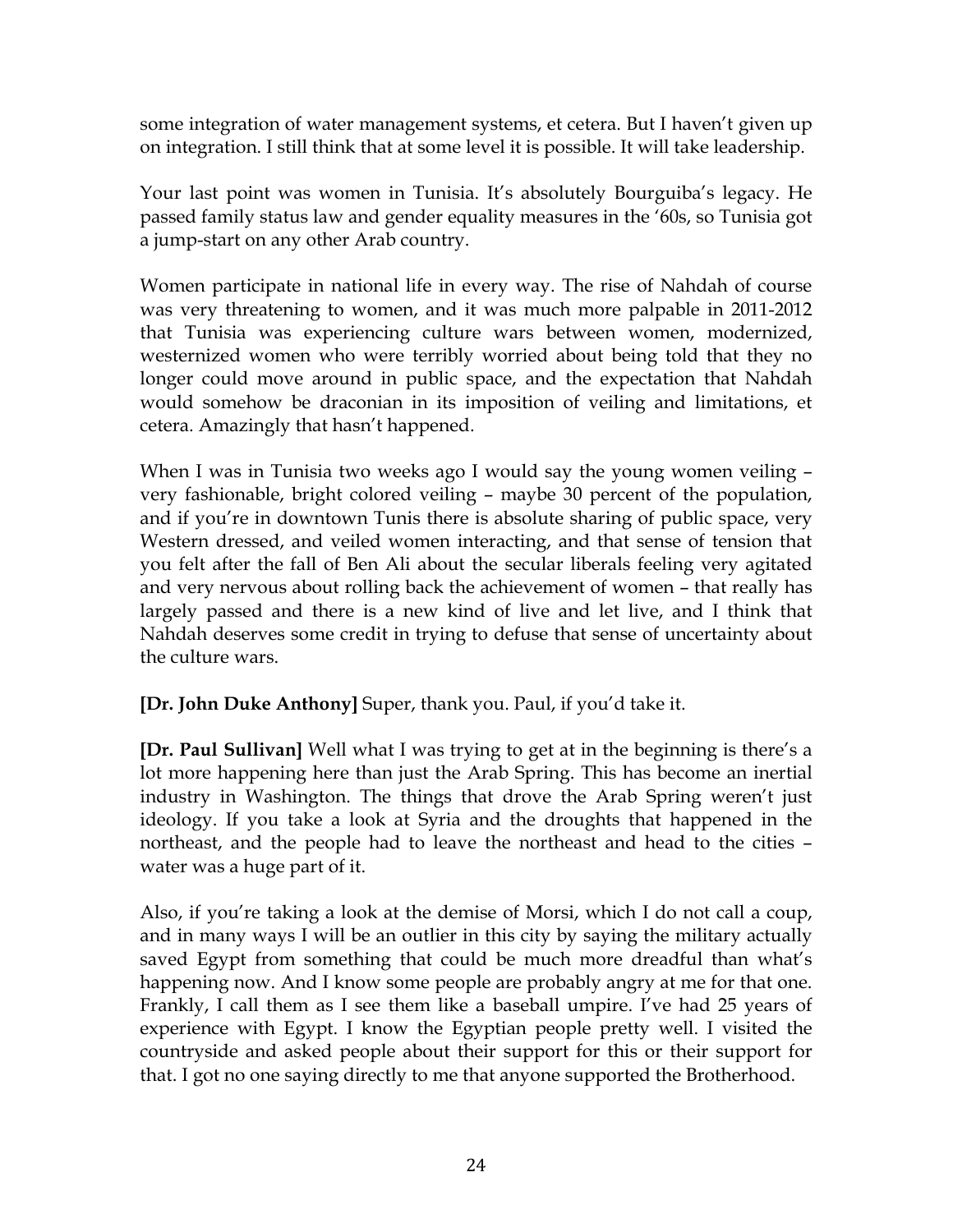Now, think of the following – if the Brotherhood were now in charge of Egypt, and now we have ISIS and we have the extremists in Libya – where would we be today? That's a nightmare. That's an absolute nightmare. And also the blackouts, the water shortages and so forth – this all adds up to a resource-driver for the next stage of conflict. The Nile River will be a big issue. It's not hit the newspapers here just yet. It will. I once asked an Egyptian senior office, what would happen if the Ethiopians built a large dam and controlled a lot of the water in the Nile? His answer was "F-16. Do you want dessert, Dr. Sullivan?"

The Nile is what keeps Egypt alive. It is running out of water. It runs its electricity system. It runs its agricultural system. When this dam is filled up depending on the speed of it, it could be extremely problematic, and for the United States policy for North Africa and other parts of Africa along the Nile Basin this is vital. This could make the Arab Spring look fairly tame when the water situation gets as bad as many think it will. But there's a way around that, and that's where the U.S. policy fits in – using the water more efficiently, changing cropping systems, using different energy methods that don't use so much water. I know this sounds really technical and engineering-like, but sometimes the technical and engineering stuff saves lives.

**[Dr. John Duke Anthony]** Ellen, you have another one, and then Michele has several, and Bill also.

**[Ellen Laipson]** My question is Tunisia is the most secular Arab country yet the largest number of ISIS fighters are from there, why? Well here I'd like to make a distinction. Tunisia, like Turkey perhaps a generation ago – we have to make a distinction between a very assertive, secular elite that has created political institutions and the dominant political culture of the country, and a society that's actually more socially conservative and more privately pious than we had realized. So I think we have discovered that Tunisia in some respects is a more conservative country socially, at least in parts of the country.

I heard a number of explanations for why, and I don't think we can prove scientifically any one of these reasons. It appears that there were always Salafis in Kairouan and some of the smaller towns of southern Tunisia, there were always Salafis in hiding, and then the Arab Spring came and they got to express themselves. Other people say the cohort of Islamists that are veering towards radicalism has expanded dramatically in a freer environment, that people who are not identified as Salafis or jihadis have now stepped up and that has been their new inspiration.

Some say it's disappointment that Nahdah wasn't more effective as the dominant Islamist party. So there's a variety of explanations, and I wouldn't pretend to try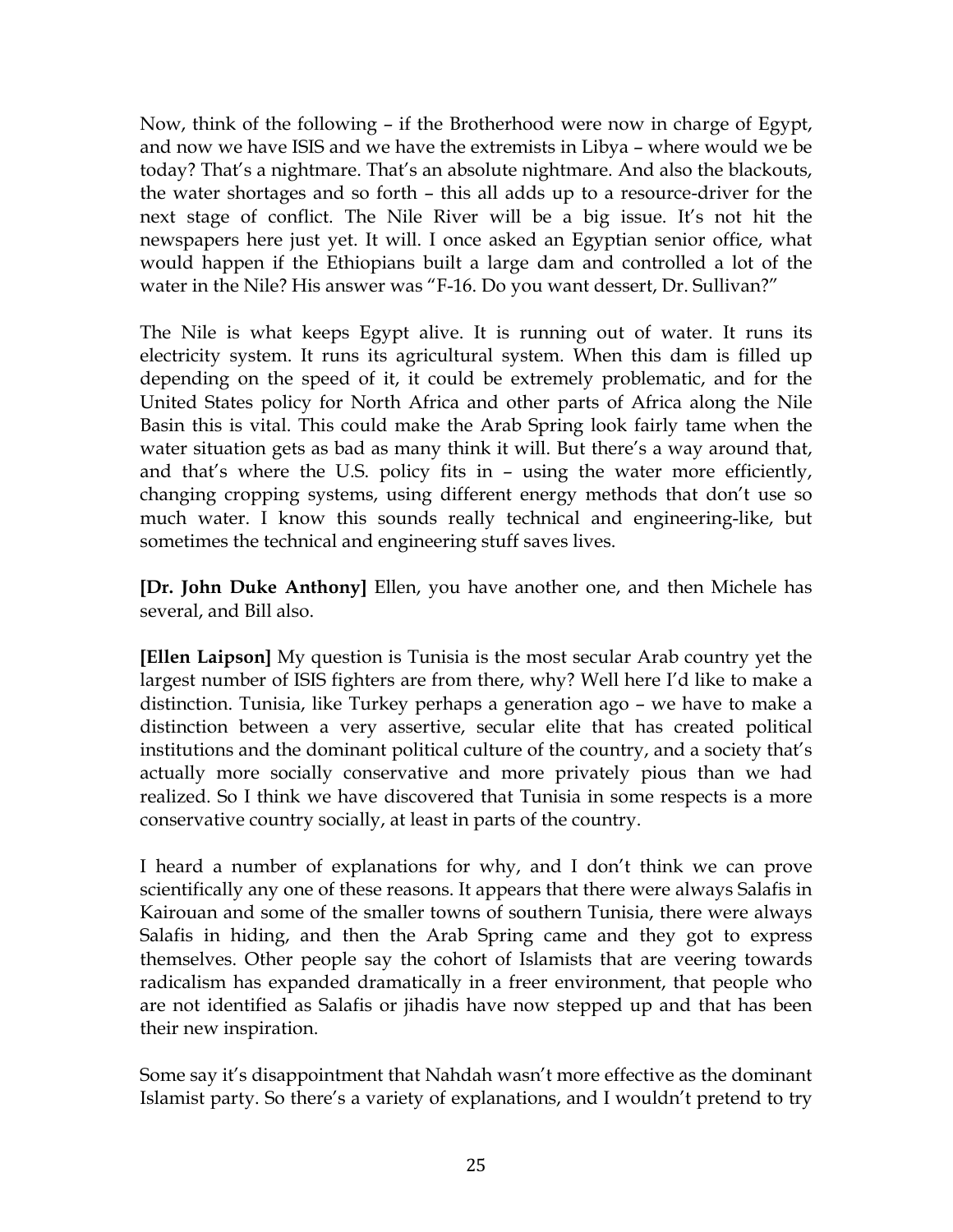to give a single explanation of why or how it's happened. It is a bit of a conundrum and a mystery, I think. It doesn't completely make sense, and so I think it does need to be studied a little bit more.

**[Dr. John Duke Anthony]** Thank you. Michele and Bill, and then one for you, Michael, and we'll end.

**[Dr. Michele Dunne]** Okay, quickly I have one question. Do you think the United States will continue its support of the current Egyptian government despite the human rights violations?

The United States is very heavily invested in this relationship with Egypt. It's a relationship of decades. It's a relationship in which the United States and American taxpayers have invested tens of billions of dollars, both on the military side and the economic side, right? And the United States certainly doesn't want to walk away from Egypt.

But we keep hearing and we heard it from President Obama recently when he met with President Sisi in New York, that the U.S. government is troubled about the political trajectory in Egypt and about the human rights violations. So I think we're probably going to continue to see this ambivalent U.S. policy – not cutting off the relationship altogether, but not being – withholding some forms of support and so forth. And we'll see how that balance develops. I really think it will be in reaction to how the internal situation in Egypt develops.

What kind of relationship between the United States and Egypt as it relates to the Israeli-Palestinian conflict?

Despite all the turmoil in Egypt, it still occupies the same real estate, very critical real estate, and right next door to Israel and to Gaza. So Egypt's role remains quite important there. We're seeing with President Sisi's government a sort of unusual situation in which we see the Egyptian government really much closer to the Israelis than to the Palestinian side of the conflict, and much more overtly so and willing to play that role in a more overt and even in a ruthless sort of way as we look back at, for example, Egypt's role in the last Gaza conflict.

So what does that mean about the United States? The United States has to, absolutely has to deal with Egypt regarding Gaza and what the arrangements there and so forth will be, but I think it's quite uncertain what role the U.S. Administration is going to play on Israel-Palestine over the next couple of years in any case. So it's not clear how closely the United States and Egypt will be cooperating on that.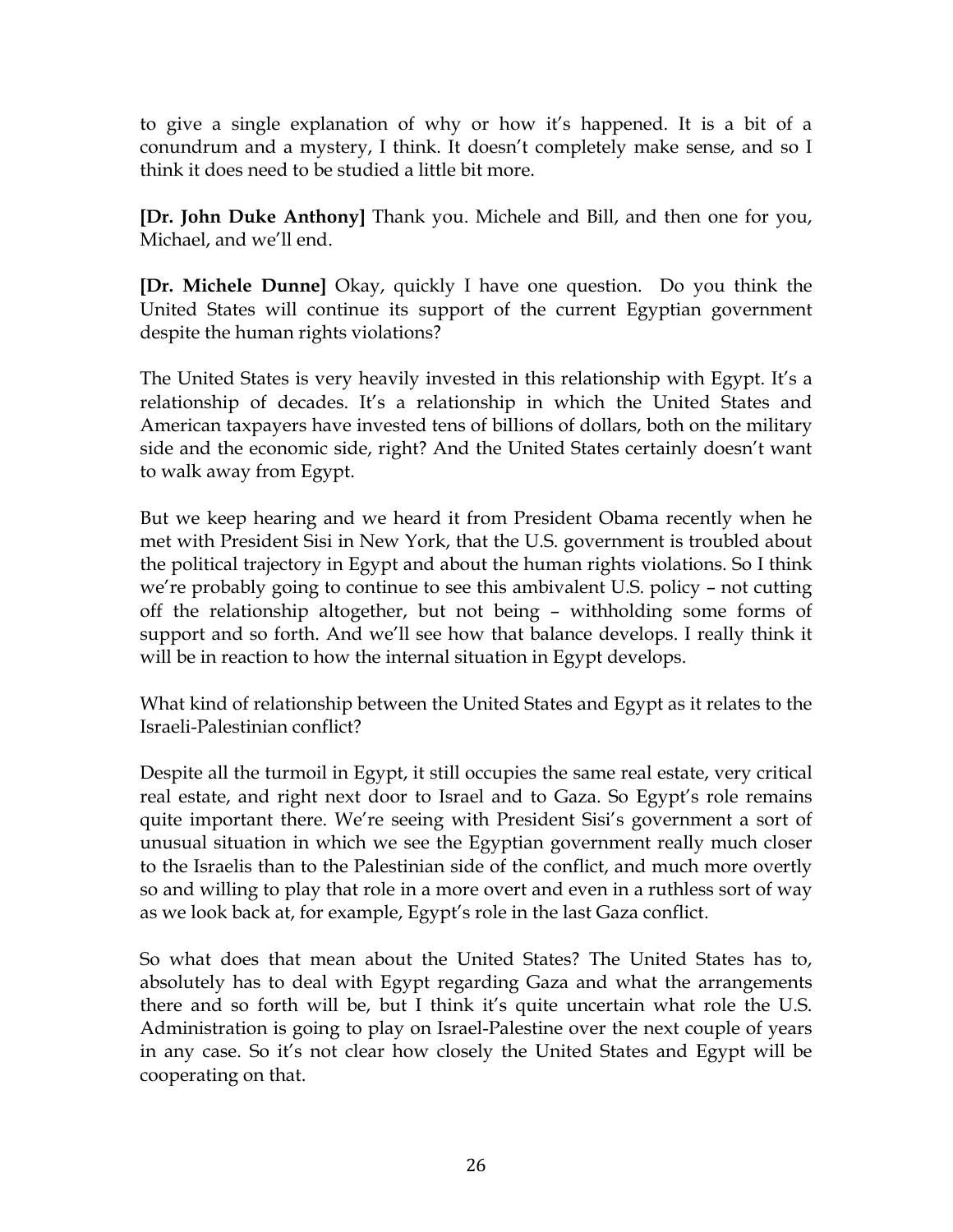Comment on Egypt's shift in its foreign economic policy, direction of the BRICS, Brazil, Russia, et cetera.

This attempt to diversify Egypt's economic relations, to move away from the military dependence on the United States, move away a bit from the economic dependence of the EU – this has been a theme in Egypt for some time, and it certainly from the beginning of the revolution, and it was the case with Morsi's government as well as Sisi's government.

So I think we'll continue to see that as a theme. There may well be some Egyptian military purchases from Russia that will be Gulf-financed. This will be a trilateral relationship. I think that Russia is eager to give President Sisi political support. I don't think Russia is offering the kind of military security assistance package that the United States has offered. So while we may see some diversification, I don't think it will be a wholesale change.

And the last question – how would the development of human capital help Egypt if there's no serious job creation?

This is an important, very important question, and this is why I think the United States, while as I advocate an investment in human capital in Egypt, the United States and other players, the EU and international financial institutions, should be working with the Egyptian government and pressing the Egyptian government toward an economic strategy that is more private sector-driven, inclusive development, improving policies and so forth for small and medium enterprises exactly to create jobs, and then the United States helping out on the educational side to help equip young Egyptians with the professional and other kinds of skills needed for the jobs that will be created.

**[Dr. John Duke Anthony]** Bill, then we'll come back to Michael.

**[Dr. William Lawrence]** I've got five questions here – three from the audience on two cards, and two from – the [John] Duke asked the panel prior to the panel that haven't been answered by the panel, so I'll take a stab at those two as well.

First question – how active militarily is Egypt involved in Libya, and what affect will this have on other nations in the region?

Egypt is not very involved yet but increasingly saber rattling let's say, and there have been several incursions. We have to go back to the war. During the war, Qatar, the Emirates, many of the Gulf countries played important roles in arming various groups. Egypt did not play much of a role. Even Sudan played a role,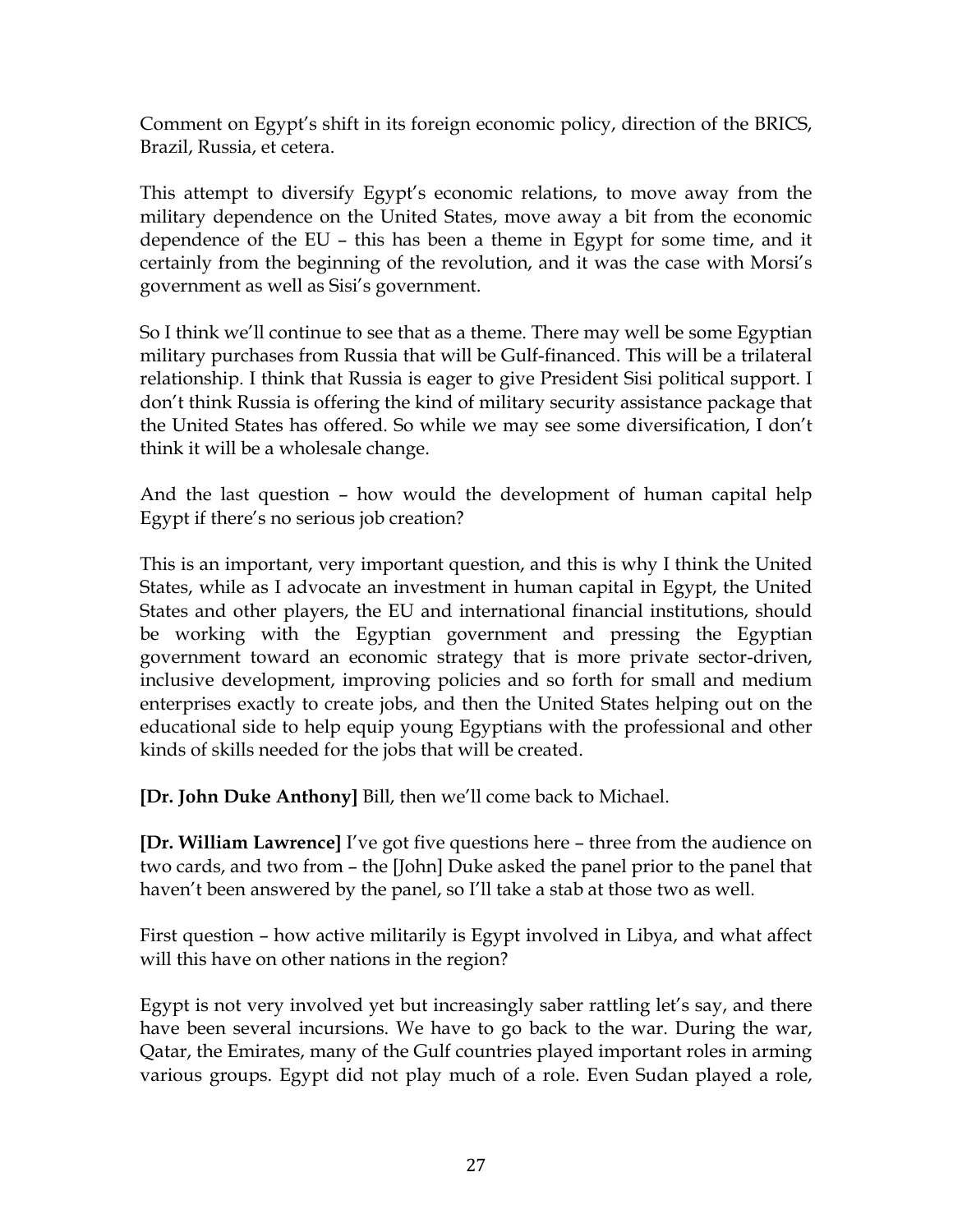and now Sudan's trying to step in with one of the latest national dialogue initiatives, which I'll get to in a minute.

But generally speaking, Egypt's bark has been bigger than its bite on Libya, and I expect more. The more Egypt gets hits from the West the more they're going to get involved, and so far the interventions have had reverse effects in terms of what's happening in Libya.

How will this affect other nations in the region? Well it's interesting. At one point Bouteflika was reputed to have said he was going to defend Libya up to the Egyptian-Libyan border, which of course didn't pan out, but there is that aspect of Maghreb unity in the rhetoric at times. But both Egypt and Algeria are involved in attempts to sponsor both international and national-level dialogue on Libya, and that hopefully will bare fruit, which gets to the next question.

There have been many calls for national dialogue in Libya by a number of groups. Where are we in that process?

There have been over thirty distinct national dialogue efforts. None of them have bore much fruit. Even in the last couple of weeks there was one in Ghadames. There's a current one right now between the House of Representatives in Tobruk and certain Misratan elements.

So there's been many efforts but no real deals. One of the reasons is that those with the arms aren't generally at the forefront of the dialoguing. Politicians and other representatives are for dialoguing, but they're not the ones who wield the power. So we're going to increasingly need to involve the armed group leaders in the negotiations to get a deal.

In past dialogues Libya – how do you deal with the groups that currently dismiss legitimacy of elections and use terms like legitimacy of the revolution? Legitimacy of the revolution is a term being used by one of the rival parliaments to justify the fact that it wasn't elected in the last election, and the parliament that was for a while on a car ferry off the coast of Tobruk but now is in Tobruk is rightfully claiming legitimacy of elections, but what they've done since the elections isn't very legitimate. So some analysts refer to it as the rump parliament in Tobruk. Both parliaments and both sides are ramping up the rhetoric with very little legitimacy in their actions.

The other two questions the [John] Duke asked the panel – one was how would the United States help Algeria build credible institutional infrastructure that can help chart its political future?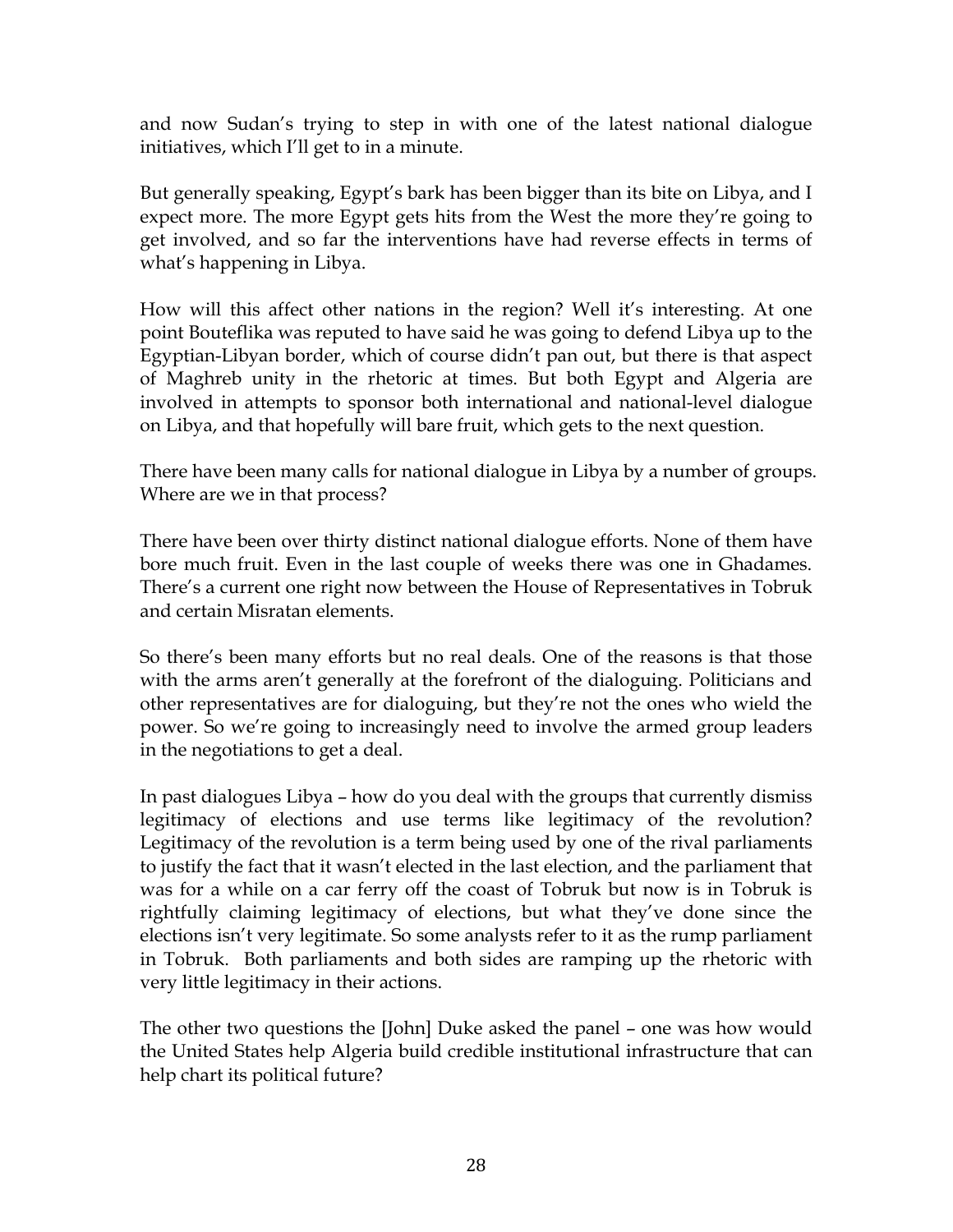It hopefully will, but this depends much more on what the Algerian government does than what the U.S. government does. Most U.S. NGOs that work in Algeria are severely hamstrung, the way NGOs have been hamstrung in Egypt prior to the revolution and since the Sisi advance to power, very much controlled by the government in every way including surveillance and limiting their actions. So it won't be until the actual assistance that is offered is allowed to operate effectively that you will begin to have more fruit borne.

Now, there was a post-9/11 rapprochement between the U.S. and Algeria, which developed very effective cooperation in counterterrorism and intelligence sharing, but it hasn't branched beyond that. And until we're dealing with the aspirations of the large Algerian youth cohort, which now according to official Ministry of Interior statistics is confronted by Algerian riot police over 10,000 times a year in Algeria over the last five years – over 10,000 times a year small crowds have to be controlled by riot police. Until we're dealing with the issue of Algerian communities and Algerian youth we won't get much progress.

And the other question [John] Duke asked us is how like is the United States to become further involved in resolving the dispute between Algeria and Morocco over Western Sahara?

My answer is very unlikely. On the one hand, the U.S. privileges its special relationship with Morocco every chance it gets, and for good reason – there are a lot of good reasons this relationship is strong and needs to be strong – but the Algerians are increasingly an important ally of the U.S., whether it help on Mali, help on Libya, other regional terror threats, trafficking of all kinds imaginable including large amounts of drugs coming from Latin America through this part of the world up to Europe.

So there's a lot of assistance that the U.S. needs from Algeria and so they're not going to rock that boat. That said, letting this issue go is terrible for the region. The Saharan population is suffering in a kind of 40year frozen political situation – languishing economically, languishing politically.

Estimates from the Peterson Institute have put GDP growth reduced by two or three percent in Algeria and Morocco because there's no trade between the countries. There is – this is the part of the world, North Africa's the part of the world with the least regional trade of any part of the world.

So until the international community steps up and pushes a deal between Algeria and Morocco, the region is going to continue to suffer economically.

Thank you.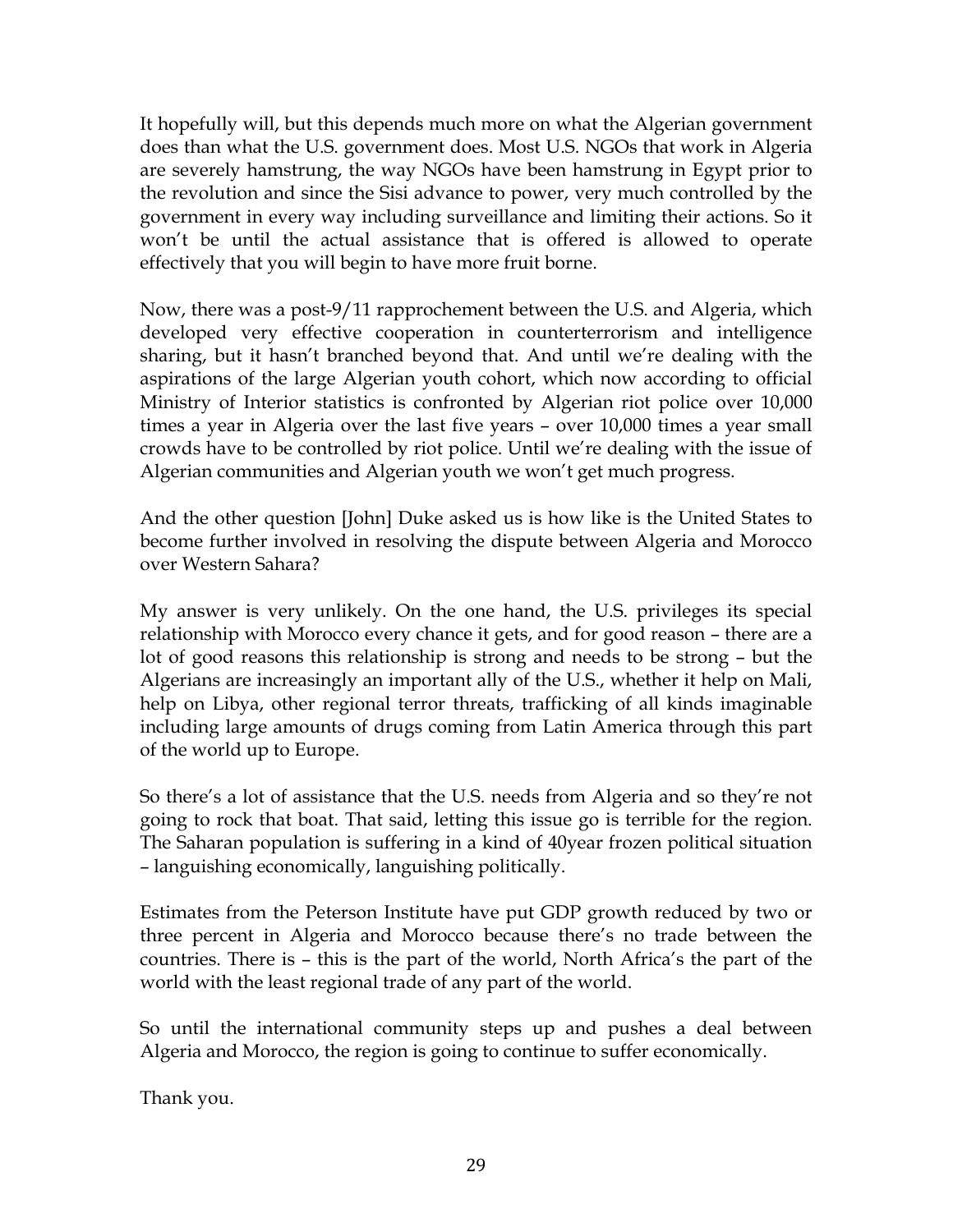**[Dr. John Duke Anthony]** Last question will come to you, Michael, and Ellen if you want to add in because of your Tunisia focus. Michael, you've been a pioneer in writing about political change and legitimacy, and there was a reference from David des Roches in an earlier session – a throwaway line to Max Weber. And here we're talking about the institutionalization of charisma.

How do you take the spark of a great leader who she or he casts their shadows very long and leave behind an institutionalized relationship for succeeding generations in your work and in your life?

I mean you've watched Nasser and his shadow in Egypt, King Hussein in Jordan, his brother Hassan and his son Abdullah. Turkey – Kamal Ataturk and Ismet Inonu followed him. In Morocco you've had Mohammed the Fifth, Hassan the Second, and now Mohammed the Sixth, and in Tunisia you come back to someone like Rashid Ghannouchi and Ellen was talking about this triad or quadruple group of institutions that came together to hold the peaceful at least atmosphere in the moment, being politically propitious to go forward with their experimentation.

And Tunisia being unique in so many other ways. When the Israelis invaded Lebanon in 1982, the PLO was evacuated where? To Tunis. When Egypt was thrown out of the League of Arab States after the Camp David treaty, where did the League of Arab States move its headquarters? Moved it to Tunis.

Various groups that I've taken to the region were wowed by Tunisia having its foreign investment promotional authority. If anybody here walked out and saw a vacant lot here in Washington and say hey, that would be a great place for a hotel or a clinic, I don't think you could get it built in less than three, four, five years, but in Tunisia they had one building where you could go in and there were 13 desks, and they're all in the same room. And they had a director, a deputy director, and an assistant deputy director. This one gave you your electricity permit, this one gave you your sewage permit, this one gave you your water permit, this one gave you your labor permit, this one gave you your environmental permit, this one gave you your import permit, this one gave you an expert.

You could do it all within one day, to get all of the permits and the licenses. I've never seen anything like this in any other country in the world.

So Tunisia is an example of sorts it would seem, but Michael, how do you see this laboratory for people to study Arab North Africa in terms of the institutionalization of rule, and governance, and legitimacy in governmental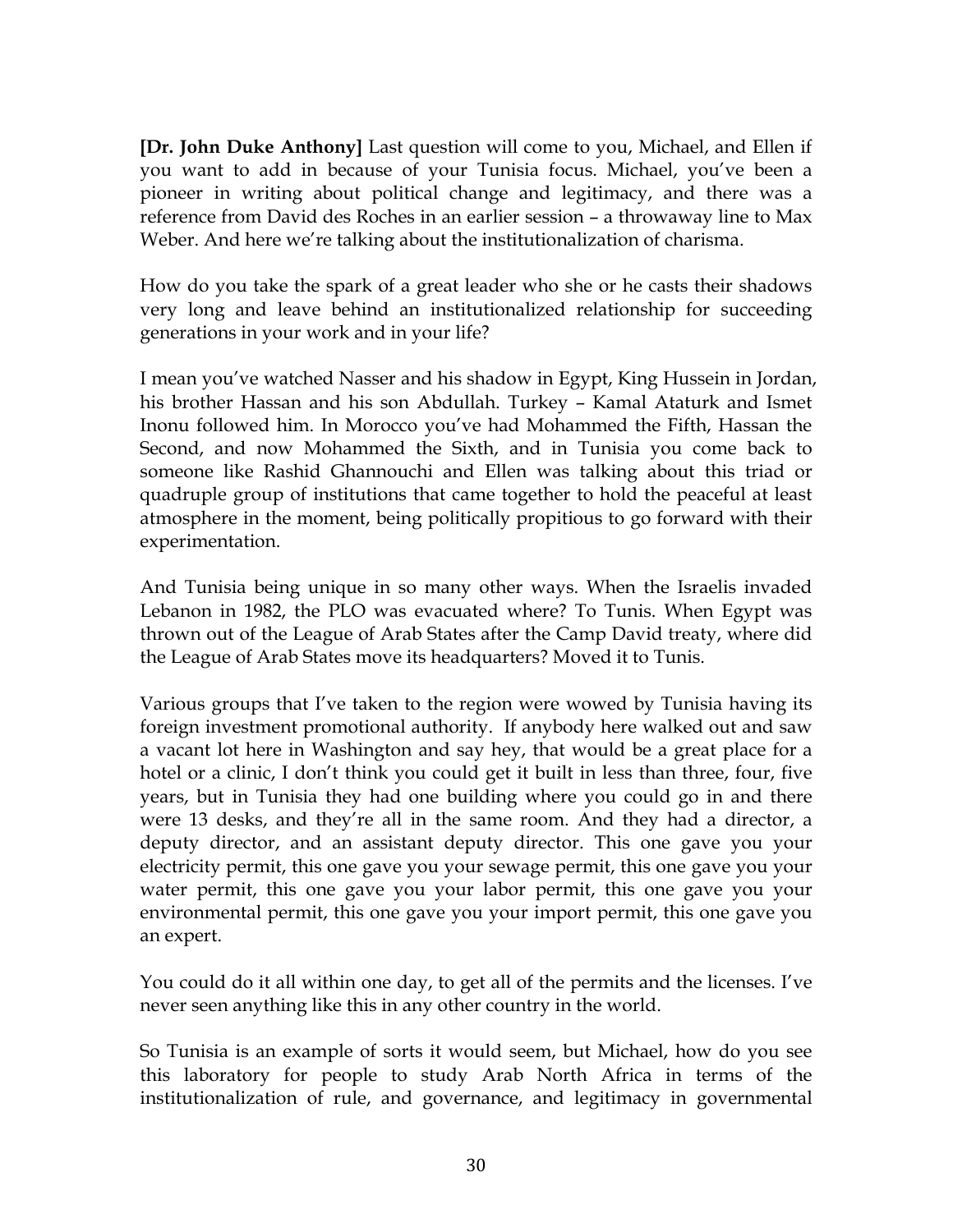structures, and political dynamics, and political leadership? And Ellen, if you want to jump in with the Tunisian aspects, feel free to do so. This will be the last question.

**[Dr. Michael Hudson]** Well first of all, I don't think that charisma can be inherited. I think it's in the nature of the beast. Charisma is a very illusive, fluid, idiosyncratic, and personalized quality.

When Weber talks about charisma, he's often talking about individuals who exert magical authority, and a certain kind of religious aurora, and even though one charismatic leader may pass along power to the son, I don't think charisma goes along with it. So that's one thing. Charismatic leadership is probably very important at a certain sort of initial stage of state formation or nation building, but it's not the most useful kind of leadership to build institutions and to develop governance.

I think – when I look at the mostly depressing trajectories of the Arab uprising so far it occurs to me the missing element is leadership, that somehow they just haven't put it together, with the qualified exception again perhaps of Tunisia, but when we look at the failure of the protesters, the failure of civil society, somehow the failure of political parties to produce leaders that could exude if not charisma, at least authority and rationality, it's puzzling. It's just a puzzle, and I keep wondering if there's something in the recruitment process for leaders in this part of the world that brings mediocrity to the top.

**[Dr. John Duke Anthony]** Ellen, you want to add?

**[Ellen Laipson]** Well, just very quickly I do think that the real charismatic leaders in the Arab world in many cases stayed too long and their charisma really had diminished by the end, and if they got stuck in place long after that magic it wasn't necessarily good for their societies, and it does come at the expense of institution building.

But I would argue that the protestors in Tahrir Square and in the streets of Tunis maybe were looking for anti-charismatic leader. They were looking for less dominance by one personality and more kind of collective action. So I do think we have to accept that the pendulum swings to an avoidance of two dominant a personality or leader doesn't necessarily mean decision-making is easy or efficient, but I feel that is an impulse today in the Arab Spring – whatever's left of the Arab Spring.

**[Dr. John Duke Anthony]** Okay. Paul, you want to make a final statement?